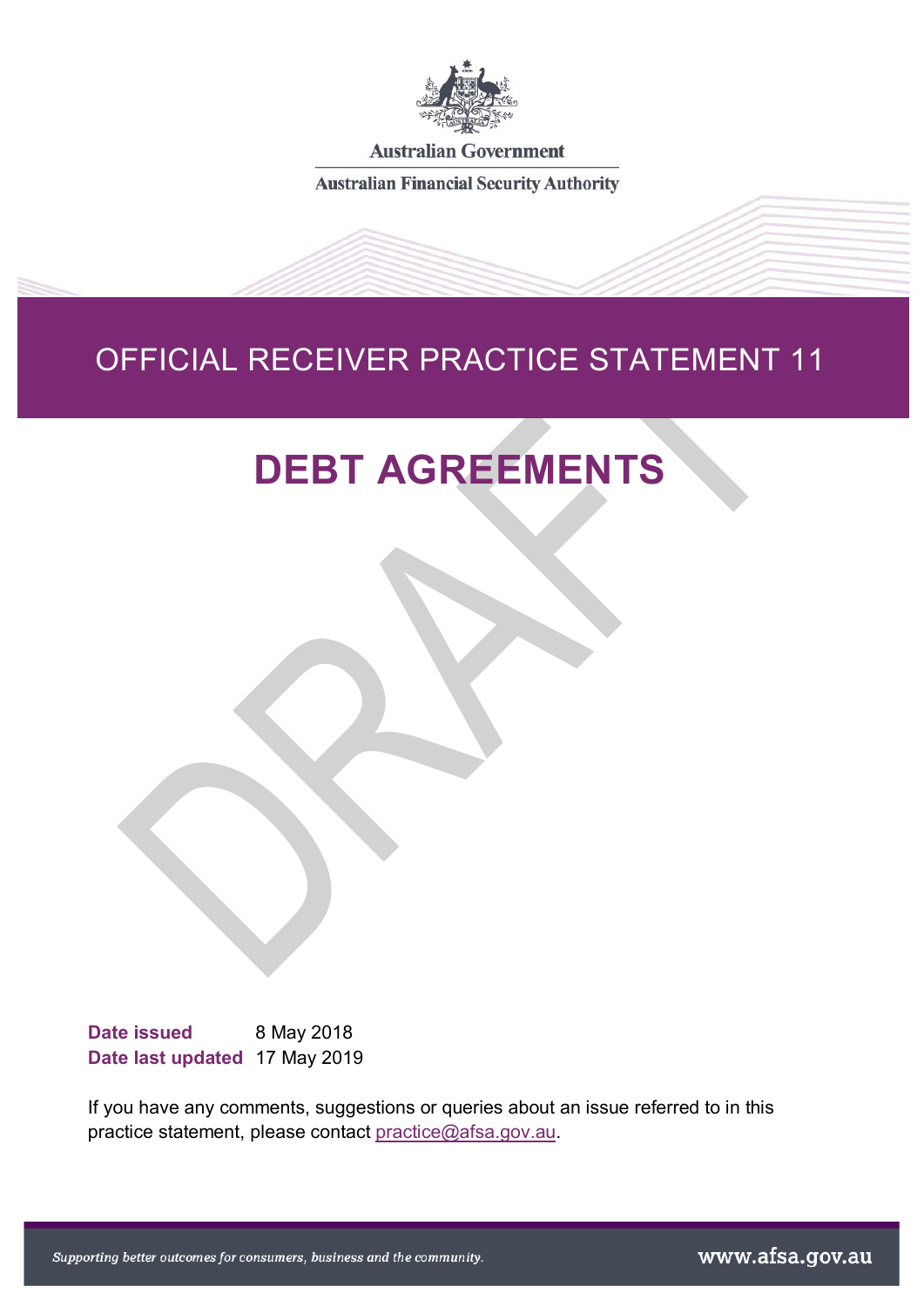**This is a draft practice statement prepared for the purpose of circulating to debt agreement administrators and registered trustees for comment prior to the**  *Bankruptcy Act 1966* **debt agreement reforms coming into effect on 27 June 2019.**

**Although feedback is invited about this draft, it must be noted that the percentage and low income debtor amounts relevant to the payment to income ratio and the date of commencement of those amendments have not yet been determined and are a matter for the incoming Minister. Accordingly, this document (at paragraphs 6.5 to 6.7) does not reference any proposed ratio amounts and does not provide examples for how the ratio will operate in practice. Once these amounts have been determined, this practice statement will be updated and a new draft will be circulated for comment.**

**The practice statement that will come into effect on 27 June 2019 is expected to be published on the AFSA website on 26 June 2019.**

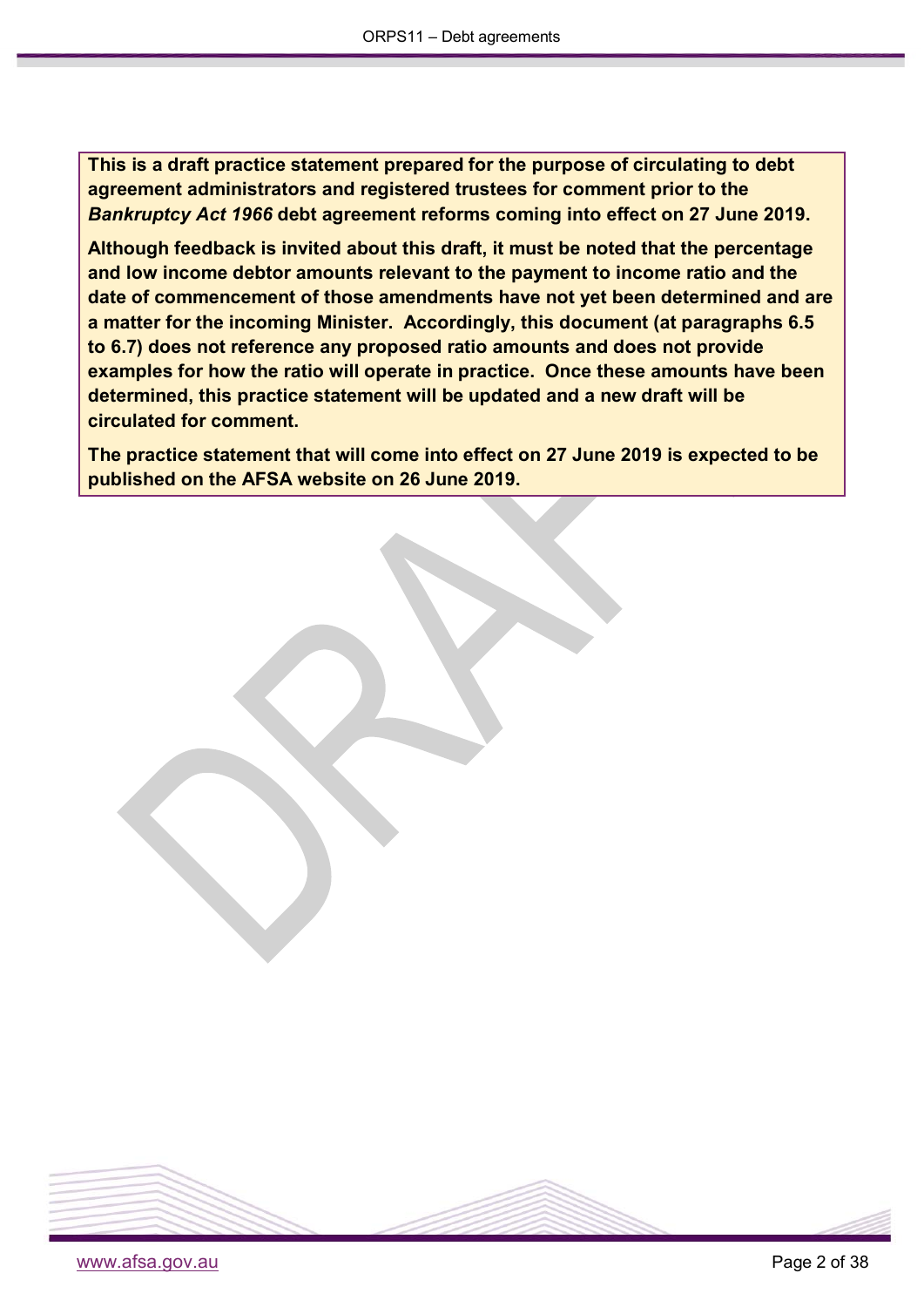# **CONTENTS**

| 1.               | Online lodgment of forms and other documents with the Official Receiver5   |  |
|------------------|----------------------------------------------------------------------------|--|
| 2.               | Debts that are provable and extinguished that relate to ongoing services 7 |  |
| 3.               |                                                                            |  |
| $\overline{4}$ . |                                                                            |  |
| 5.               |                                                                            |  |
| 6.               | ACCEPTING A DEBT AGREEMENT PROPOSAL FOR PROCESSING 15                      |  |
| 7 <sub>1</sub>   | WITHDRAWAL, CANCELLATION OR LAPSING OF A DEBT AGREEMENT<br><b>PROPOSAL</b> |  |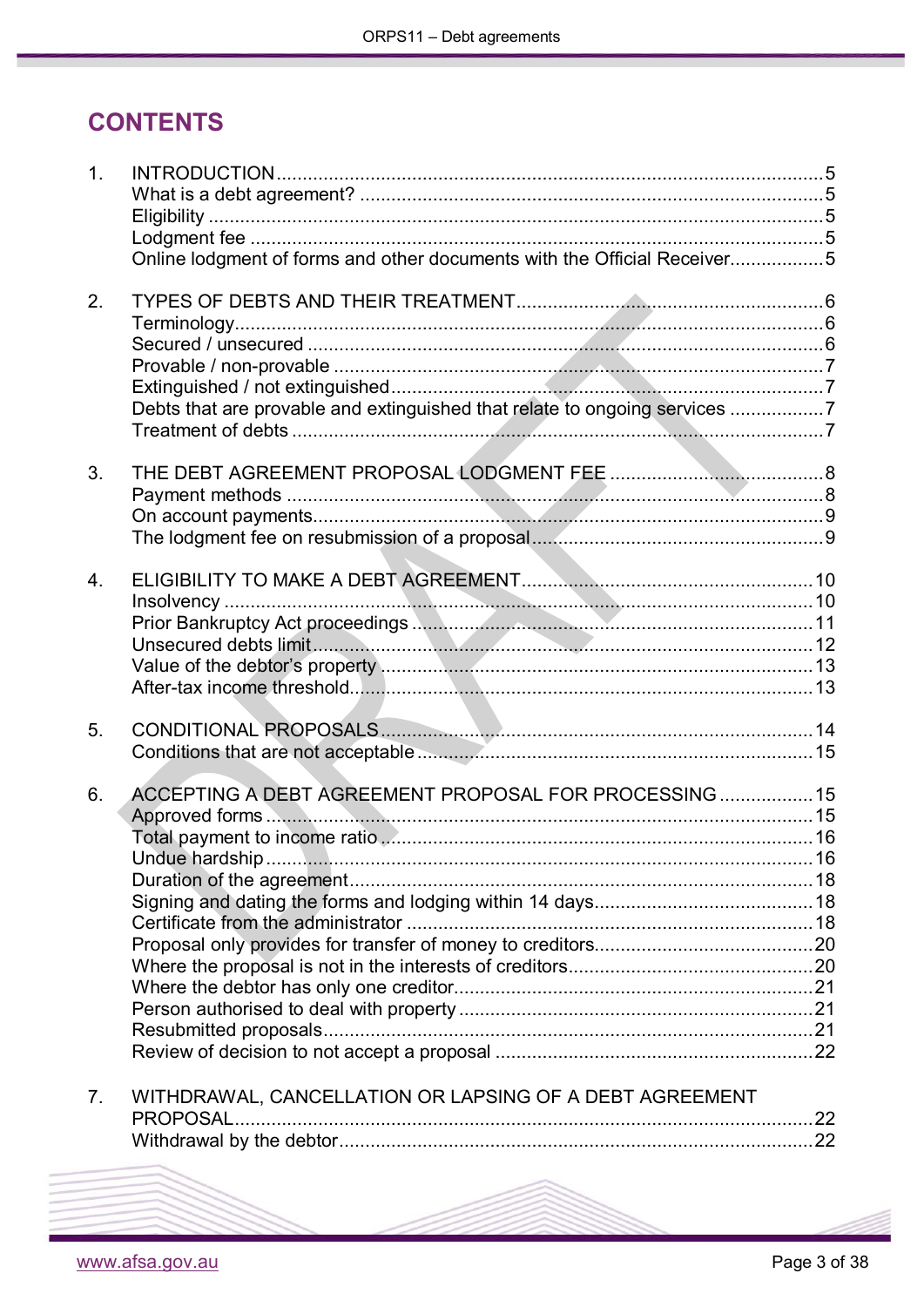| 8.  |                                                                           |  |
|-----|---------------------------------------------------------------------------|--|
|     | Where an undisclosed creditor(s) become known during the voting stage25   |  |
|     |                                                                           |  |
| 9.  | CANCELLATION OF A DEBT AGREEMENT PROPOSAL BY THE OFFICIAL                 |  |
| 10. |                                                                           |  |
|     |                                                                           |  |
|     |                                                                           |  |
| 11. |                                                                           |  |
|     |                                                                           |  |
|     |                                                                           |  |
|     |                                                                           |  |
|     |                                                                           |  |
|     | Review of a decision to not accept a variation proposal for processing 31 |  |
|     |                                                                           |  |
|     |                                                                           |  |
|     |                                                                           |  |
|     |                                                                           |  |
|     |                                                                           |  |
|     |                                                                           |  |
| 12. |                                                                           |  |
| 13. |                                                                           |  |
| 14. |                                                                           |  |
| 15. | RESOURCES.                                                                |  |
|     |                                                                           |  |
|     |                                                                           |  |
|     |                                                                           |  |
|     |                                                                           |  |

<span id="page-3-0"></span>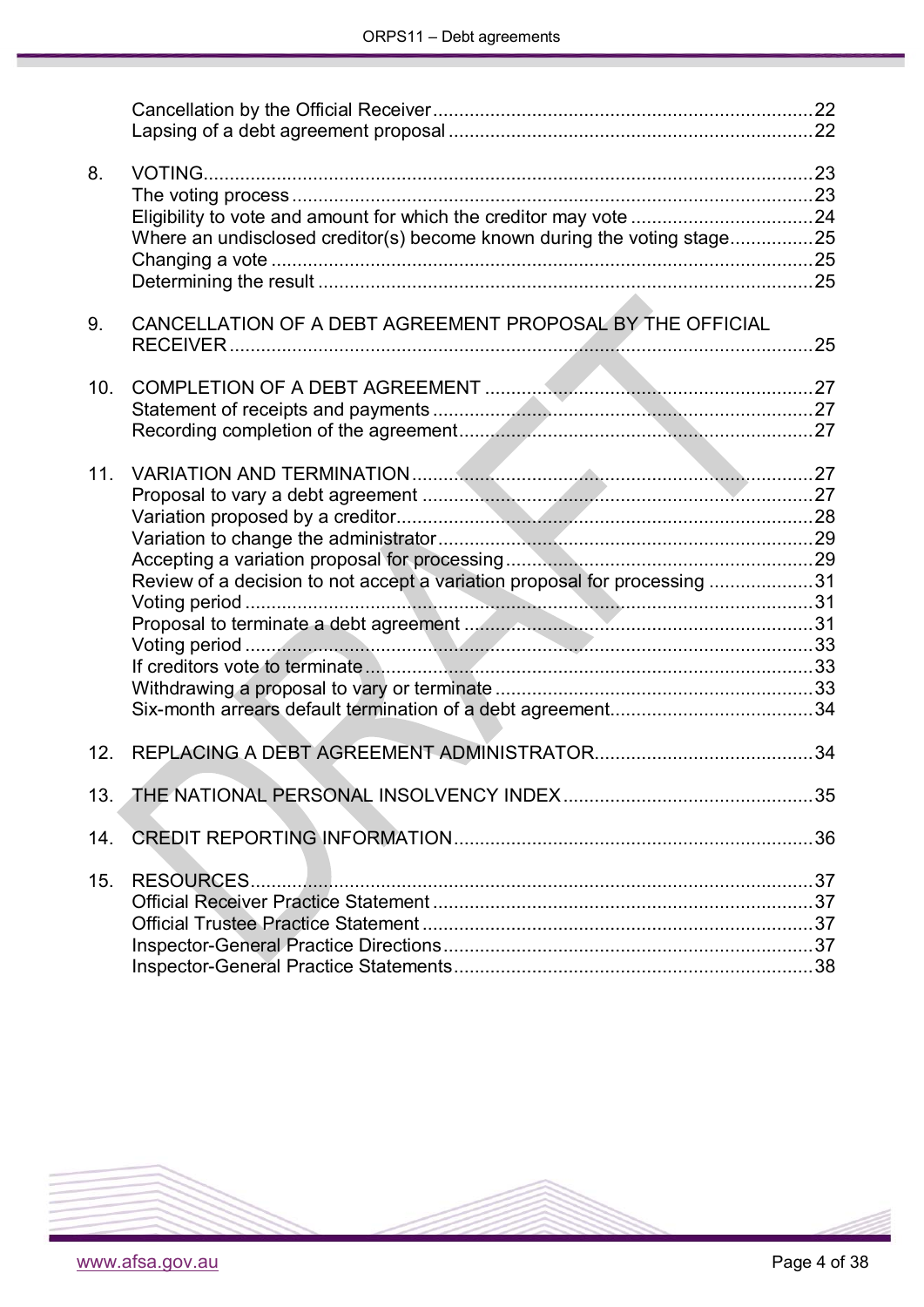# <span id="page-4-0"></span>**1. INTRODUCTION**

### **What is a debt agreement?**

- 1.1. Part IX of the *[Bankruptcy Act 1966](https://www.legislation.gov.au/Series/C1966A00033)* provides for a debtor putting a proposal to his or her creditors regarding repayment of [provable debts,](#page-6-0) with creditors then voting whether to accept or reject the proposal. The proposal will specify the amount creditors will receive and the period over which the debtor will pay the total.
- [1](#page-4-4).2. The creditor voting process is conducted by the Official Receiver.<sup>1</sup>
- 1.3. All creditors who are owed provable debts are then bound by the voting outcome.
- 1.4. A debtor must appoint a registered debt agreement administrator or registered trustee to administer his or her agreement.<sup>[2](#page-4-5)</sup> The registration requirements for debt agreement administrators and trustees can be found in [Inspector-General Practice Statement 2 –](https://www.afsa.gov.au/node/2646) Regulation of bankruptcy trustees [and debt agreement administrators.](https://www.afsa.gov.au/node/2646)
- 1.5. Legislative changes that came into effect on 27 June 2019 provide for a maximum three-year debt agreement duration; however, in certain circumstances, a five-year duration may be proposed.

### <span id="page-4-1"></span>**Eligibility**

1.6. There are certain eligibility criteria applying to debt agreements, which are outlined in this practice statement. A debtor who is ineligible to propose a debt agreement may instead be able to become bankrupt or enter into a personal insolvency agreement, subject to certain other requirements. In a bankruptcy or personal insolvency agreement, the debtor's affairs will be investigated by a trustee.

### <span id="page-4-2"></span>**Lodgment fee**

1.7. When a debt agreement proposal is lodged with the Official Receiver, the debt agreement proposal lodgment fee (presently \$200) is payable.

### <span id="page-4-3"></span>**Online lodgment of forms and other documents with the Official Receiver**

1.8. To lodge a debt agreement proposal, certain forms must be completed and

<span id="page-4-4"></span> <sup>1</sup> A reference to the Official Receiver in this practice statement also refers to a delegate of the Official Receiver

<span id="page-4-5"></span><sup>&</sup>lt;sup>2</sup> A references in this chapter to administrators/debt agreement administrators includes a registered trustee/trustees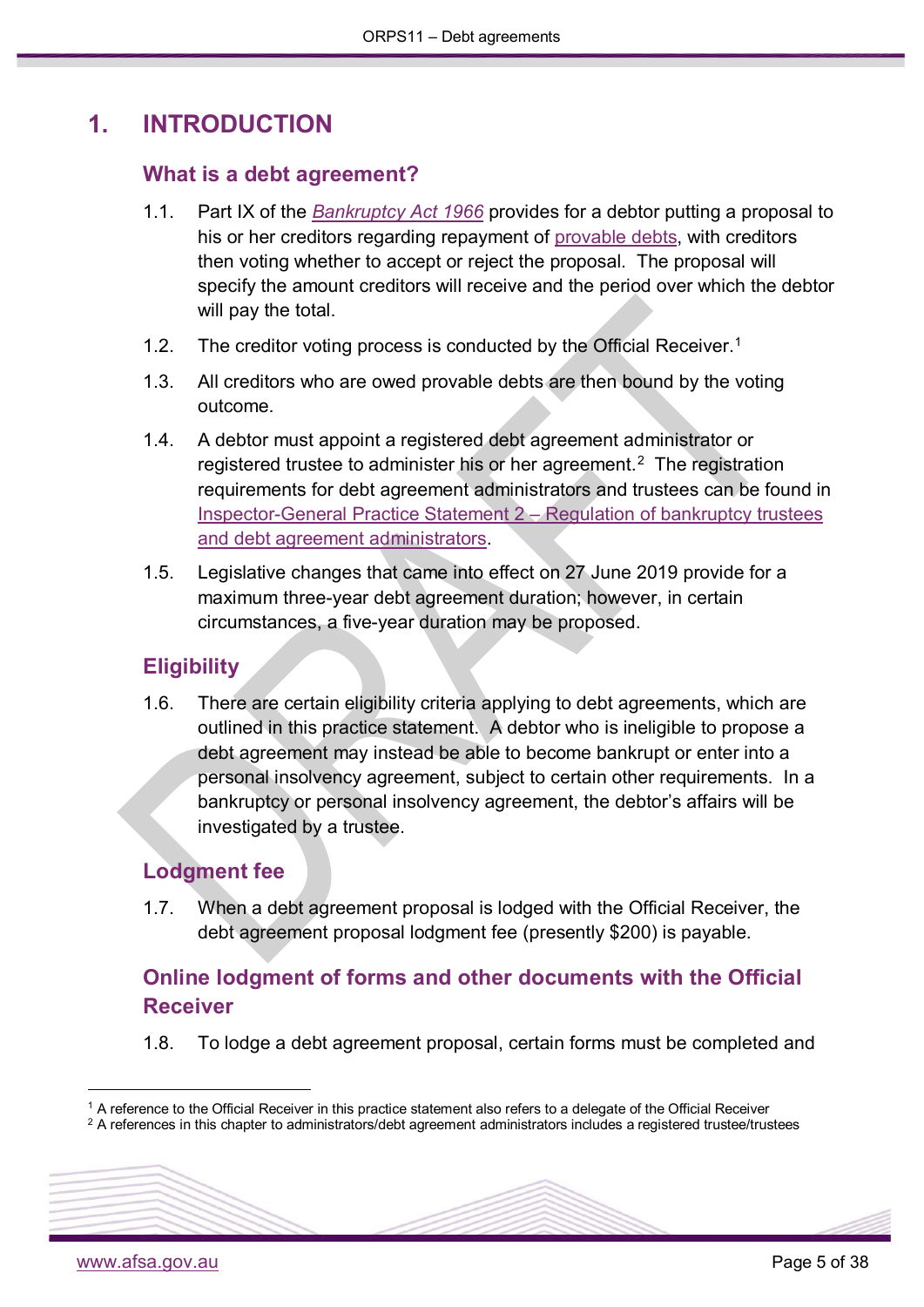submitted to the Official Receiver, who will ensure that the paperwork is complete and in order to be put to creditors for their vote.

1.9. Debt agreement forms must be submitted electronically via [debt agreements](https://www.afsa.gov.au/online-services/debt-agreements-online)  [online](https://www.afsa.gov.au/online-services/debt-agreements-online) or AFSA's Business to [Government channel.](https://www.afsa.gov.au/online-services/b2g-system-integration)

## <span id="page-5-1"></span><span id="page-5-0"></span>**2. TYPES OF DEBTS AND THEIR TREATMENT**

### **Terminology**

- 2.1. A **debtor** is any person who owes money.
- 2.2. An **insolvent debtor** is a person who is having trouble paying his or her debts as and when they fall due.
- 2.3. A **creditor** is a person to whom or entity to which money is owed. The money may be owed for various reasons, such as the repayment of a loan, a court order requiring the debtor to pay damages for a car accident, outstanding school fees.

### <span id="page-5-2"></span>**Secured / unsecured**

- 2.4. A **secured debt** is tied to specific property. Examples include:
	- a mortgage (where the house is security)
	- **car loan (where the car is security)**
	- hire purchase or rent to buy (where items such as furniture or electronics are the security).
- 2.5. The secured creditor will have certain rights regarding taking possession of the property if the debt is not paid in accordance with the terms of the loan or agreement.
- 2.6. Section 185XA of the Bankruptcy Act provides for the rights of a secured creditor not being affected by the lodgment of a debt agreement proposal or the making of a debt agreement.
- 2.7. An **unsecured debt** is a debt that is not tied to any property or right. This means that the creditor is not able to take possession of any property if the debtor does not make repayments.
- 2.8. Whether a debt is secured or unsecured depends on the specific contract or agreement between the debtor and the creditor as at the time the debt was entered into. Although security interests in property other than real property will often be perfected by registration on the Personal Property Securities Register, there may be some security interests that are not registered or are not required to be registered in order to be perfected within the meaning of the *[Personal Property Securities Act 2009](https://www.legislation.gov.au/Series/C2009A00130)*. Similarly, there may be security

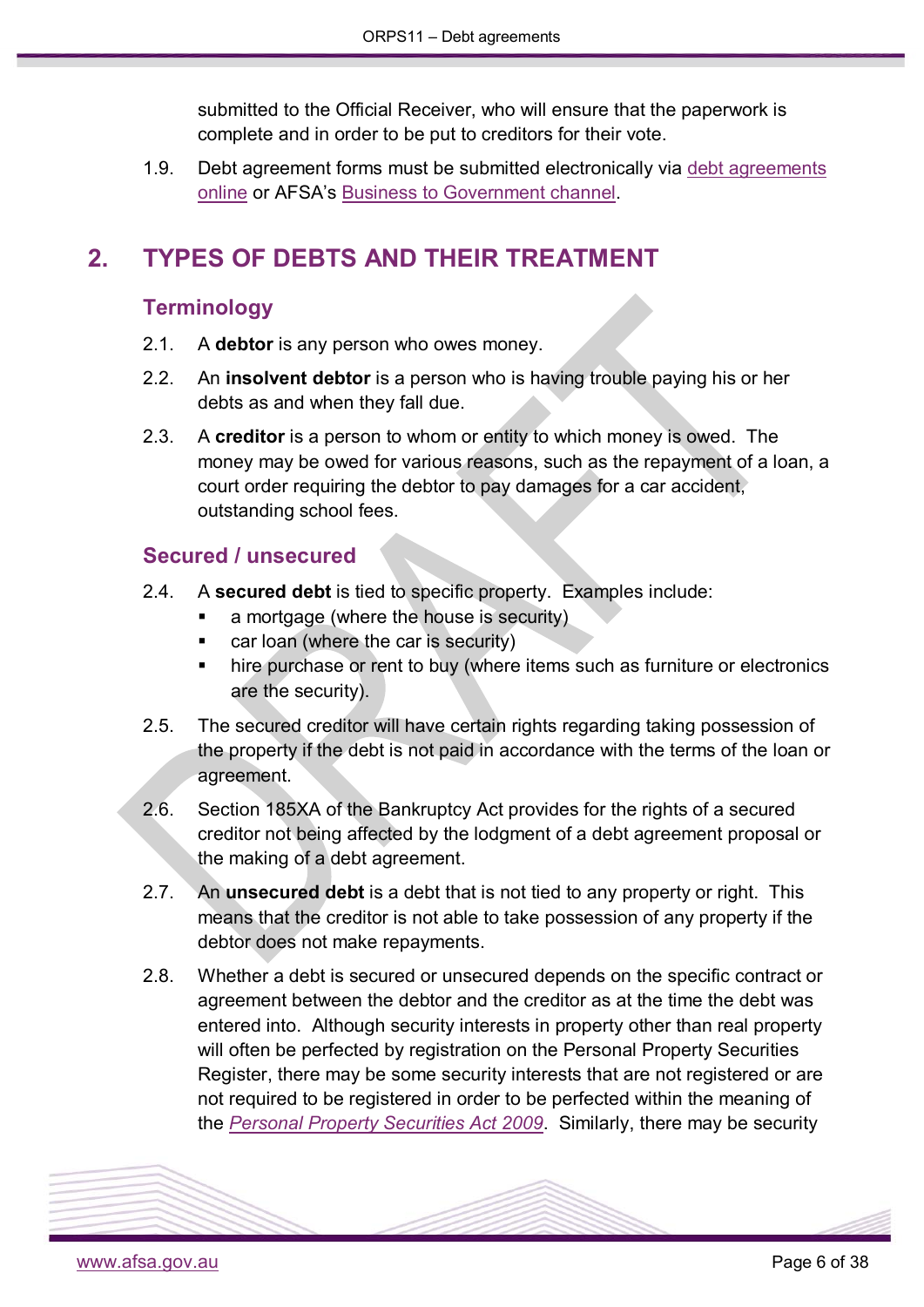interests attached to real property that are not recorded on title. Failure to register a security interest does not automatically mean that the debt is not secured.

### <span id="page-6-0"></span>**Provable / non-provable**

- 2.9. A **provable debt** is one that entitles the creditor to vote on a debt agreement proposal and to participate in dividends paid. Section 82 of the Bankruptcy Act outlines which debts are provable and sections 83 to 107 provide further detailed information about provable debts.
- 2.10. A creditor with a **non-provable debt** is not entitled to vote on a debt agreement proposal and does not have an entitlement to participate in dividends (i.e. the creditor does not receive any payments from the debt agreement). The debtor will remain liable for non-provable debts both during the term of the debt agreement and after the debt agreement has ended.

### <span id="page-6-1"></span>**Extinguished / not extinguished**

- 2.11. Debts that are **extinguished** are those the debtor does not have a liability to pay after the terms of the debt agreement have been complied with and the debt agreement has been completed. Most unsecured debts and shortfalls on secured debts are extinguished. In effect, these debts end when the debt agreement is completed. If a debt agreement is not completed, for example if it is terminated, no debts are extinguished and the debtor is obliged to directly service whatever is remaining of the relevant debts.
- 2.12. Debts that are **not extinguished** are those that the debtor will still have to pay both during the term of the debt agreement and after the debt agreement has ended. These debts include all non-provable debts, as well as some provable debts that the Bankruptcy Act specifically outlines as still being recoverable (such as child support debts).

### <span id="page-6-2"></span>**Debts that are provable and extinguished that relate to ongoing services**

2.13. There are some debts that are provable and extinguished but, if not paid, will cause the loss of service as a consequence of non-payment. Examples include telephone, internet, pay television, school fees and motor vehicle registration.

#### <span id="page-6-3"></span>**Treatment of debts**

2.14. How certain debts are treated in a debt agreement is outlined in various provisions of the Bankruptcy Act. This means that debtors, creditors, administrators and the Official Receiver do not have the power or discretion

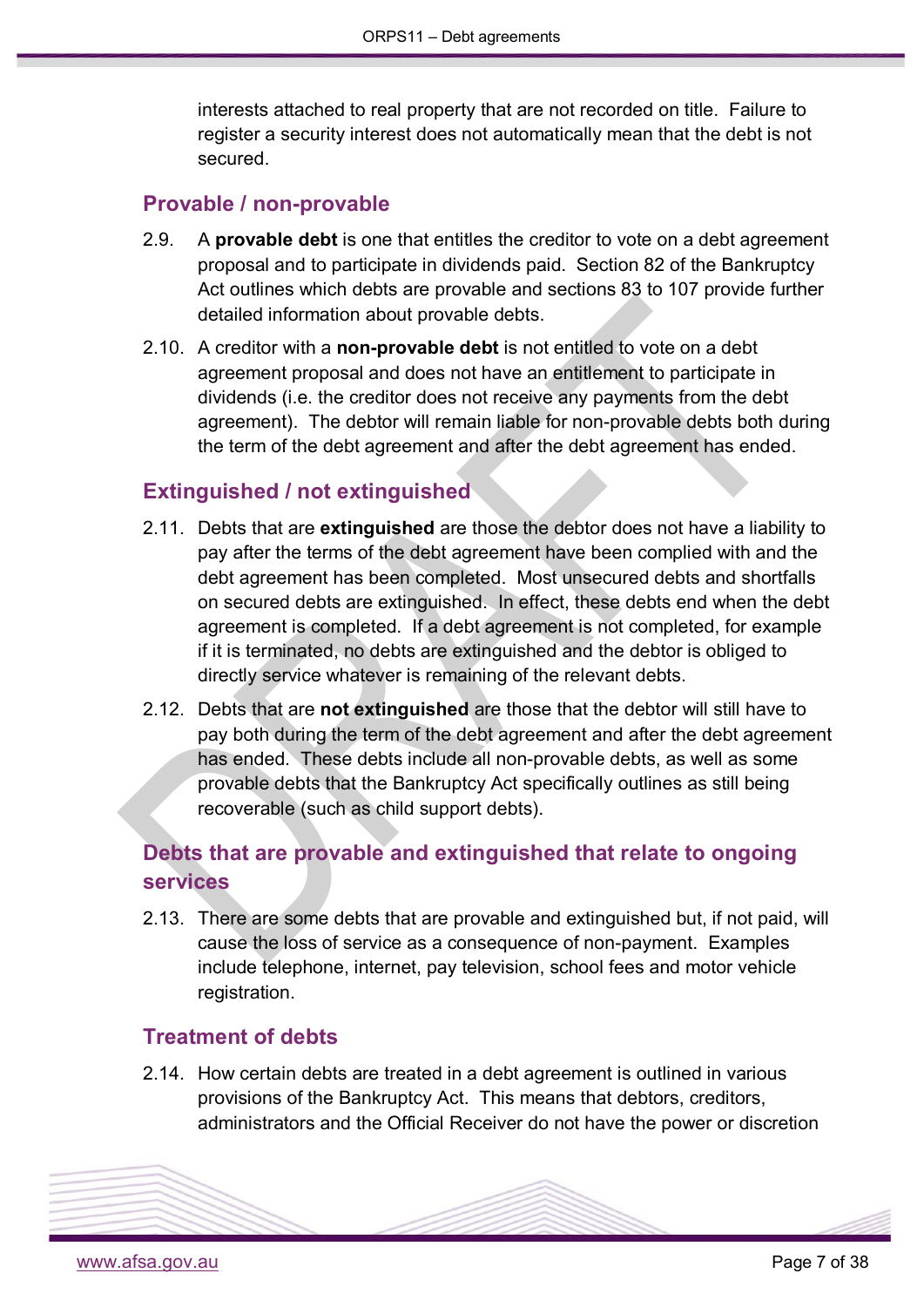to determine which debts are provable in a debt agreement and which are not, nor which are extinguished and which are not.

- 2.15. A debtor is required to disclose **all** of his or her liabilities on the debt agreement statement of affairs, irrespective of the particular categories into which the debts fall
- **Secured debts**, such as mortgages and car loans, must be disclosed in Part C of the explanatory statement.
- **Unsecured debts**, such as credit cards, personal loans and unpaid bills, must be disclosed in Part D of the explanatory statement.
- **Non-provable debts**, such as unliquidated damages, must be disclosed in Part E of the explanatory statement.
- **Contingent debts**, where a liability to pay has not yet been called upon (such as a guarantee where the principal debtor has not defaulted so the guarantor isn't required to make any payments or transfer property), are to be disclosed in Part E of the explanatory statement. (Where the debts have crystallised, they will need to be disclosed in Part C or Part D.)
- 2.16. More information about the treatment of debts under the Bankruptcy Act is available in [Official Trustee Practice Statement 8 –](https://www.afsa.gov.au/sites/g/files/net1601/f/otps8.pdf) Treatment of debts in [bankruptcy.](https://www.afsa.gov.au/sites/g/files/net1601/f/otps8.pdf) Although written with a view to outlining how certain debts are treated in bankruptcy, the Official Trustee Practice Statement has some application to debt agreements as the provisions of the Bankruptcy Act in relation to provable debts apply equally.

# <span id="page-7-0"></span>**3. THE DEBT AGREEMENT PROPOSAL LODGMENT FEE**

- 3.1. A debt agreement lodgment fee is provided for in clause 2.07 of the Bankruptcy [\(Fees and Remuneration\) Determination 2015](https://www.legislation.gov.au/Details/F2015L00680) and is payable at the time a debt agreement proposal is lodged with the Official Receiver. The lodgment fee is stated on the [fees and charges](https://www.afsa.gov.au/insolvency/how-we-can-help/fees-and-charges-0) page of the AFSA website.
- 3.2. Where the debtor received an eligible disaster recovery payment in the 12 months before lodgment of a debt agreement proposal, he or she will be exempt from payment of the lodgment fee. Eligible disaster recovery payments are specified in clause 2.07 of the Bankruptcy (Fees and Remuneration) Determination. No other exemptions apply.
- 3.3. The Bankruptcy Act and Bankruptcy Regulations make no provision for refund of the fee.

### <span id="page-7-1"></span>**Payment methods**

3.4. Payment of the lodgment fee can be made by cheque or credit card. Credit

[www.afsa.gov.au](http://www.afsa.gov.au/) Page 8 of 38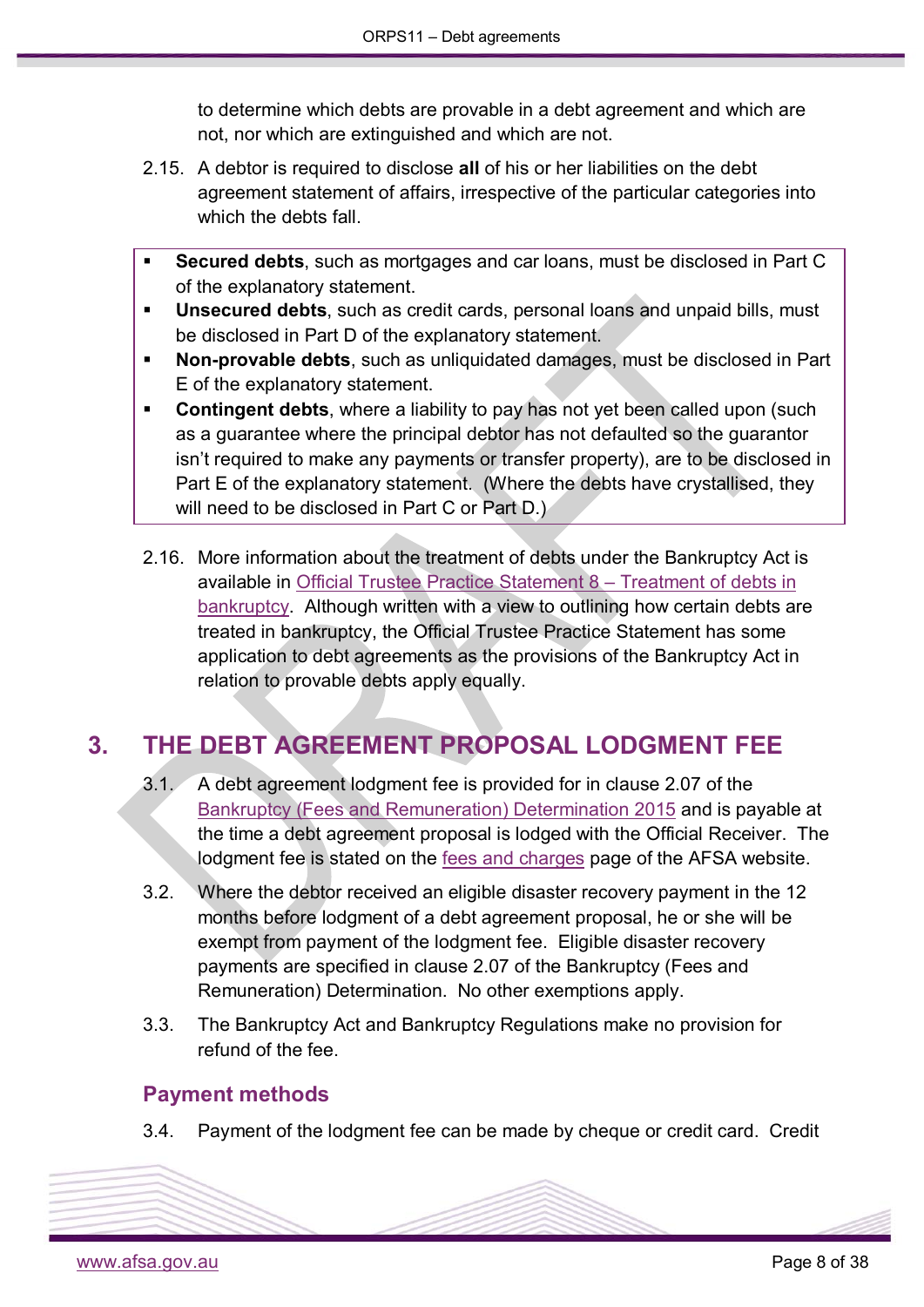card payments can be made via [debt agreements online.](https://www.afsa.gov.au/online-services/debt-agreements-online)

3.5. An administrator who does not have an account with AFSA will need to pay the fee prior to or at the time of lodgment of the proposal with the Official Receiver.

#### <span id="page-8-0"></span>**On account payments**

- 3.6. Administrators may apply to have accounts with AFSA and to have fees invoiced on a regular basis. All accounts must be paid in full by their specified due dates.
- 3.7. Any disputes regarding an invoice issued to an administrator will need to be raised with the Official Receiver, who will decide whether the dispute has merit. If it is found that it does have merit, the error or dispute will be resolved on a subsequent invoice via issuance of a credit.

### <span id="page-8-1"></span>**The lodgment fee on resubmission of a proposal**

- 3.8. Where a debt agreement proposal is not accepted by the Official Receiver to send to creditors for their vote, a refund will not be provided. A decision will be made whether the debtor will be permitted to resubmit the proposal (if he or she so chooses) without having to again pay the lodgment fee. If a decision is made to allow the debtor to resubmit a proposal without having to pay, it is not automatic that the proposal will be accepted – the same considerations applied to original proposal will be applied to the resubmitted proposal.
- 3.9. Situations where a debtor may be permitted to resubmit the proposal without having to pay the fee again may include where the proposal is not accepted because of a minor defect in the documents lodged. Examples of minor defects include an inconsistency in personal details between the documents, an incomplete answer to a question or a calculation error in an expected end date, the date of first dividend, a budget item, fees, dividends or realisations charge.
- 3.10. The debtor will not be permitted to resubmit his or her proposal without having to pay the fee again where:
	- it was not accepted for a reason other than a minor defect
	- there are several clerical and/or calculation errors in the documents
	- certification issues are identified
	- there are anomalies or inconsistencies relating to the signing and/or dating of the proposal
	- he or she has already resubmitted a proposal for no fee.
- 3.11. Where acceptance of a debt agreement proposal (the first proposal) by creditors is conditional on the acceptance of another proposal (the second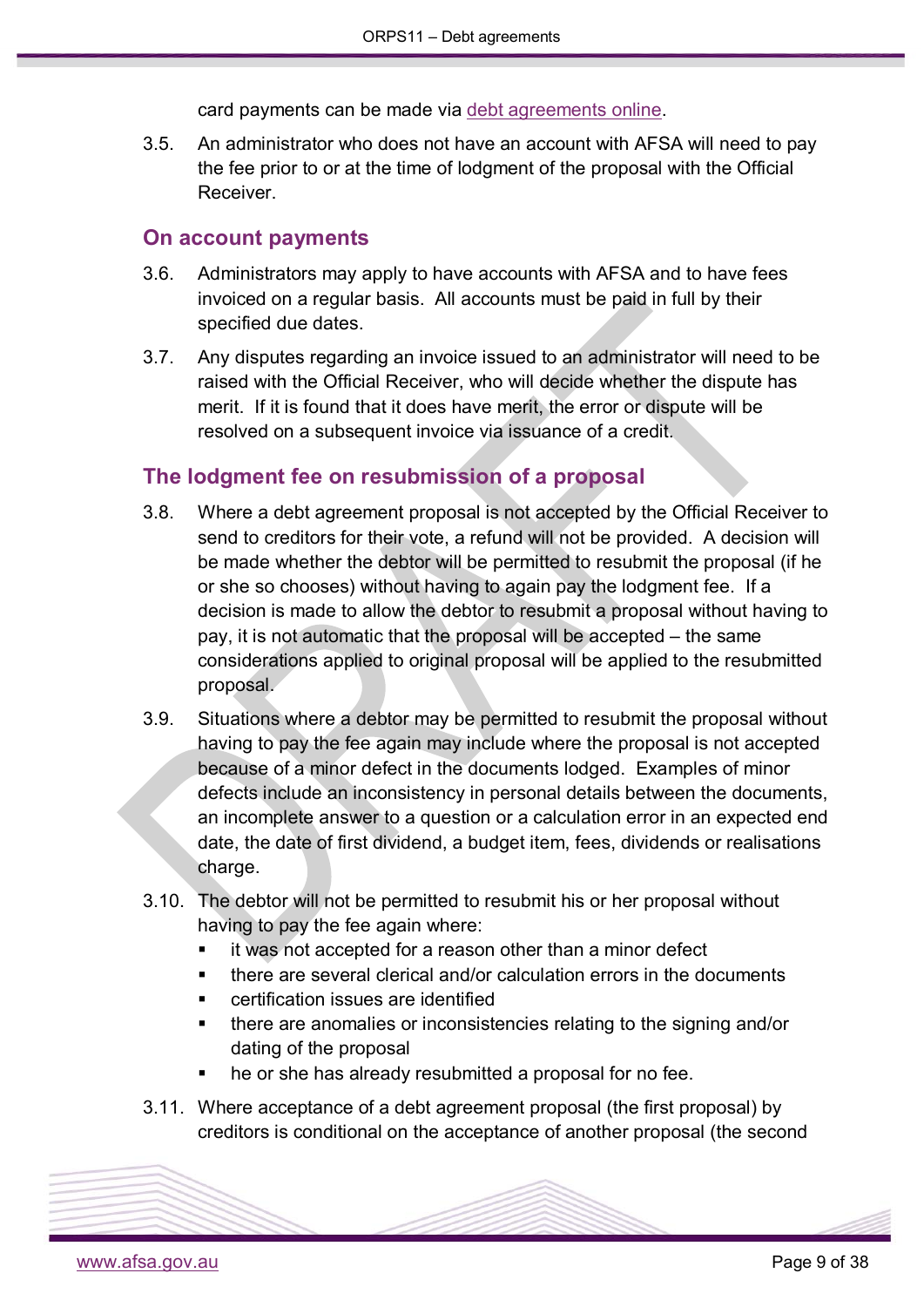proposal) and the second proposal is not accepted by the Official Receiver to send to creditors, the first proposal may be resubmitted for no additional lodgment fee. Whether or not the second proposal can be submitted without payment of the fee will depend on the reason(s) for it not being accepted.

3.12. Where it is determined that a proposal may be resubmitted for no additional lodgment fee, it must be resubmitted within 30 days of the date that the Official Receiver advises that the original proposal has not been accepted.

# <span id="page-9-0"></span>**4. ELIGIBILITY TO MAKE A DEBT AGREEMENT**

- 4.1. The eligibility criteria in the Bankruptcy Act that apply to debt agreements are:
	- $\blacksquare$  the debtor must be insolvent (subsection 185C(1))
	- the debtor must not have been subject to an administration under the Bankruptcy Act in the preceding 10 years (paragraph 185C(4)(a)), and
	- the debtor's unsecured debts, property and income must be below statutory thresholds (paragraphs 185C(4)(b), (c) and (d)).

### <span id="page-9-1"></span>**Insolvency**

- 4.2. In order to determine whether a debtor is insolvent, the Official Receiver will consider the information provided by the debtor on his or her statement of affairs and explanatory statement, including:
	- the circumstances that led to the debtor becoming unable to pay his or her debts (for example, loss of employment)
	- the status of unsecured debts (arrears, repossession, judgment etc.)
	- the status of secured debts (for example, arrears, legal action having commenced)
	- the date the debtor was last able to pay his or her debts as and when they fell due, as advised by the debtor on his or her statement of affairs
	- whether the debtor's income is sufficient to pay his or her debts.
- 4.3. It is the debtor's responsibility to ensure that there is sufficient supporting evidence on his or her forms to establish insolvency. If there is no or insufficient evidence contained on the forms, a compliance telephone call is made to the debtor and/or administrator to obtain clarification and information.
- 4.4. Any additional information supplied by the administrator or the debtor that supports a conclusion as to the debtor's insolvency is included as a comment in the Official Receiver's report that is sent to creditors.
- <span id="page-9-2"></span>4.5. If sufficient evidence is not available to support the conclusion that the debtor is insolvent, the debt agreement proposal will not be accepted.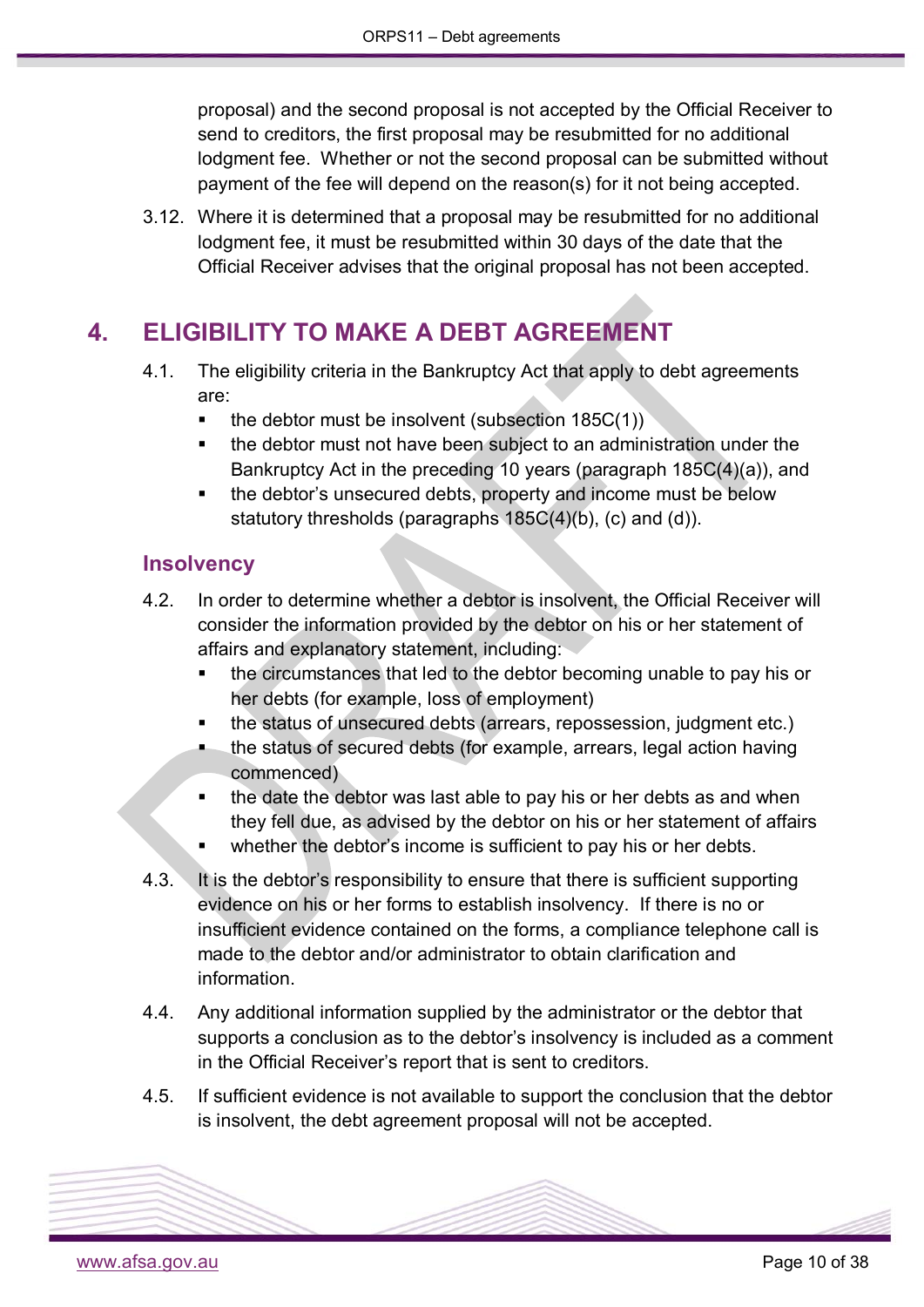### **Prior Bankruptcy Act proceedings**

- 4.6. A debtor is ineligible to lodge a proposal where, in the preceding 10 years, he or she has:
	- been bankrupt
	- been a party (as debtor) to a debt agreement, or
	- signed a controlling trustee authority.
- 4.7. When a debt agreement proposal is presented to the Official Receiver, a check of the National Personal Insolvency Index ("NPII") is conducted using the debtor's name, date of birth and any alias(es). (More information about the NPII is contained in [part 13](#page-34-0) of this document.)
- 4.8. The relevant 10-year period in relation to an administration is as follows:
	- in relation to a prior bankruptcy, the 10 years runs from the date the bankruptcy ended
	- for a section 188 authority under Part X (the precursor to a personal insolvency agreement), the 10 years runs from the date the authority was signed
	- for a previous debt agreement, the 10 years runs from:
		- where all debt agreement obligations have been discharged, the date of completion
		- where the debt agreement was terminated by creditors' resolution, the date of termination (section 185P of the Bankruptcy Act)
		- where the debt agreement was terminated by the Official Receiver due to a designated six-month arrears default, the date of termination (section 185QA of the Bankruptcy Act)
		- where the debt agreement was terminated by the bankruptcy of the debtor (section 185R of the Bankruptcy Act), the 10 years runs from the date the bankruptcy ends or ended.
- 4.9. If the debtor was bankrupt and that bankruptcy was annulled by the court under section [153B](http://www.austlii.edu.au/au/legis/cth/consol_act/ba1966142/s153b.html) of the Bankruptcy Act (which provides for annulment where the court is satisfied that a sequestration order ought not to be made or a debtor's petition ought not to have been presented and accepted), that bankruptcy itself does not prevent the debtor from lodging a proposal. Likewise, a bankruptcy in a foreign jurisdiction does not prevent the debtor from lodging a proposal.
- 4.10. If the debtor lodged a debt agreement proposal within the previous 10 years and that proposal was cancelled by the Official Receiver, the debtor has not been a party to a debt agreement and is entitled to lodge a new proposal if the other eligibility requirements are satisfied.

<span id="page-10-0"></span>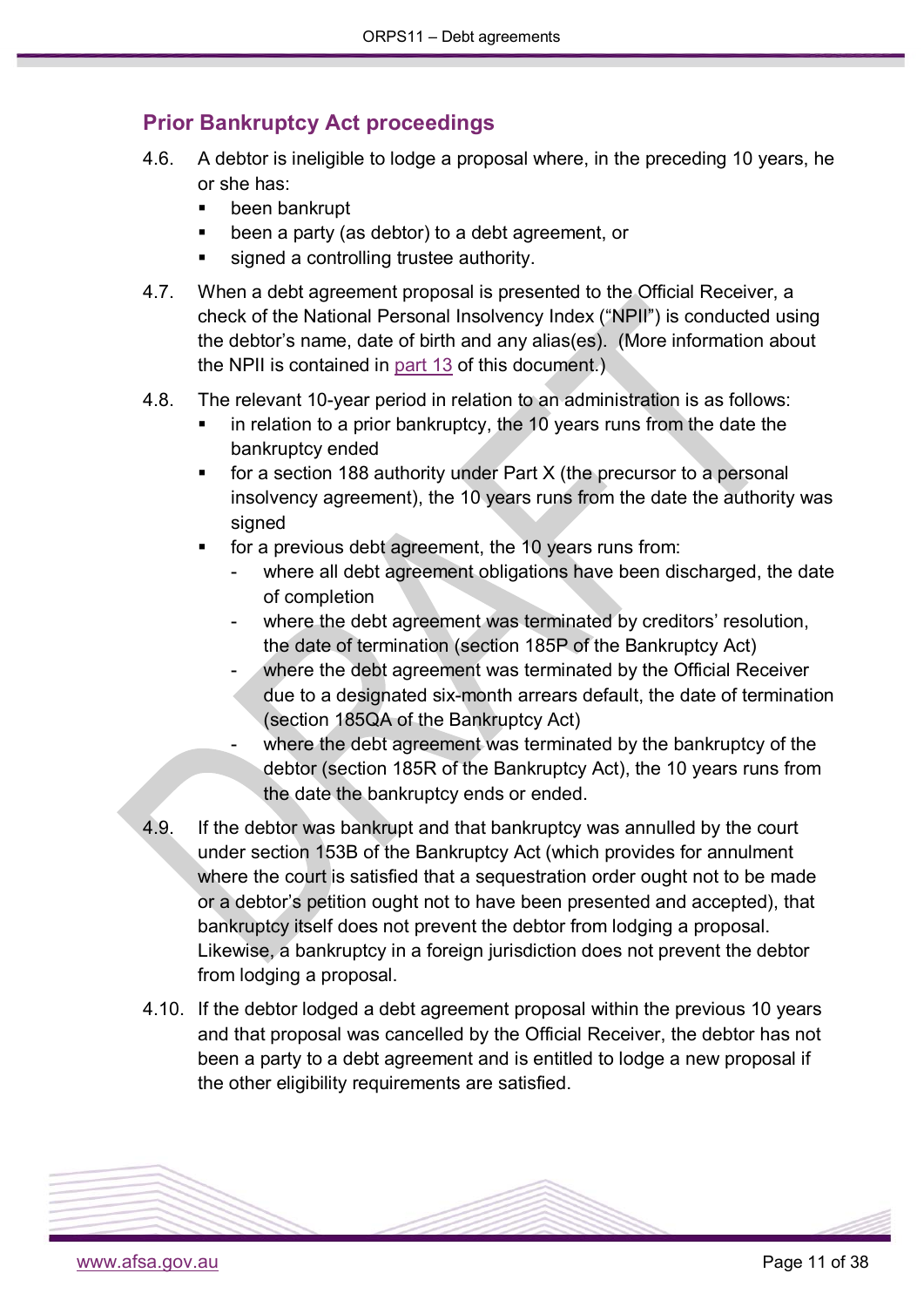### **Unsecured debts limit**

- 4.11. A debtor is ineligible to make a debt agreement if he or she has unsecured debts above a monetary limit. The limit is indexed in March and September each year and can be found on AFSA's [indexed amounts](https://www.afsa.gov.au/insolvency/how-we-can-help/indexed-amounts-0) web page.
- 4.12. Unsecured debts include any shortfall between a secured debt and the value of the security.

#### **EXAMPLE 1**

Ally owes a finance company \$16,000 that is secured over a motor vehicle. The motor vehicle is presently worth \$10,000. The finance company is an unsecured creditor in the amount of \$6000, being the \$16,000 owed less the \$10,000 value of the secured property.

- 4.13. The Official Receiver **does not** have the discretion to accept a debt agreement proposal if the debtor's unsecured debts are above the limit, even if only by a small amount.
- 4.14. Total unsecured debts are calculated at the time the debt agreement proposal is accepted for processing by the Official Receiver.
- 4.15. Where there are inconsistencies in the information provided by the debtor on his or her proposal and explanatory statement, compliance checks are made to ensure that the debtor has disclosed all unsecured debts owed and divisible property owned at the time of lodging the proposal. (More information about divisible property is contained [below.](#page-12-1)) It is important to establish the amount of each debt at this time because, when statements of claim and voting are received from creditors, the amounts claimed are compared with the amounts disclosed by the debtor.
- 4.16. Compliance checks regarding a debtor's total unsecured debts include the Official Receiver confirming that:
	- the debt details shown on the debt agreement proposal are consistent with those details on the explanatory statement
	- all debts are disclosed on the debt agreement proposal and explanatory statement, including debts that are not provable
	- any shortfall for a secured debt shown in respect of a secured creditor on the explanatory statement is disclosed as an unsecured debt.
- 4.17. Where there is an inconsistency between the debt agreement proposal and the explanatory statement that may suggest a discrepancy such as an understatement or non-disclosure of a debt, a compliance telephone call is made to the administrator and/or to the debtor.

<span id="page-11-0"></span>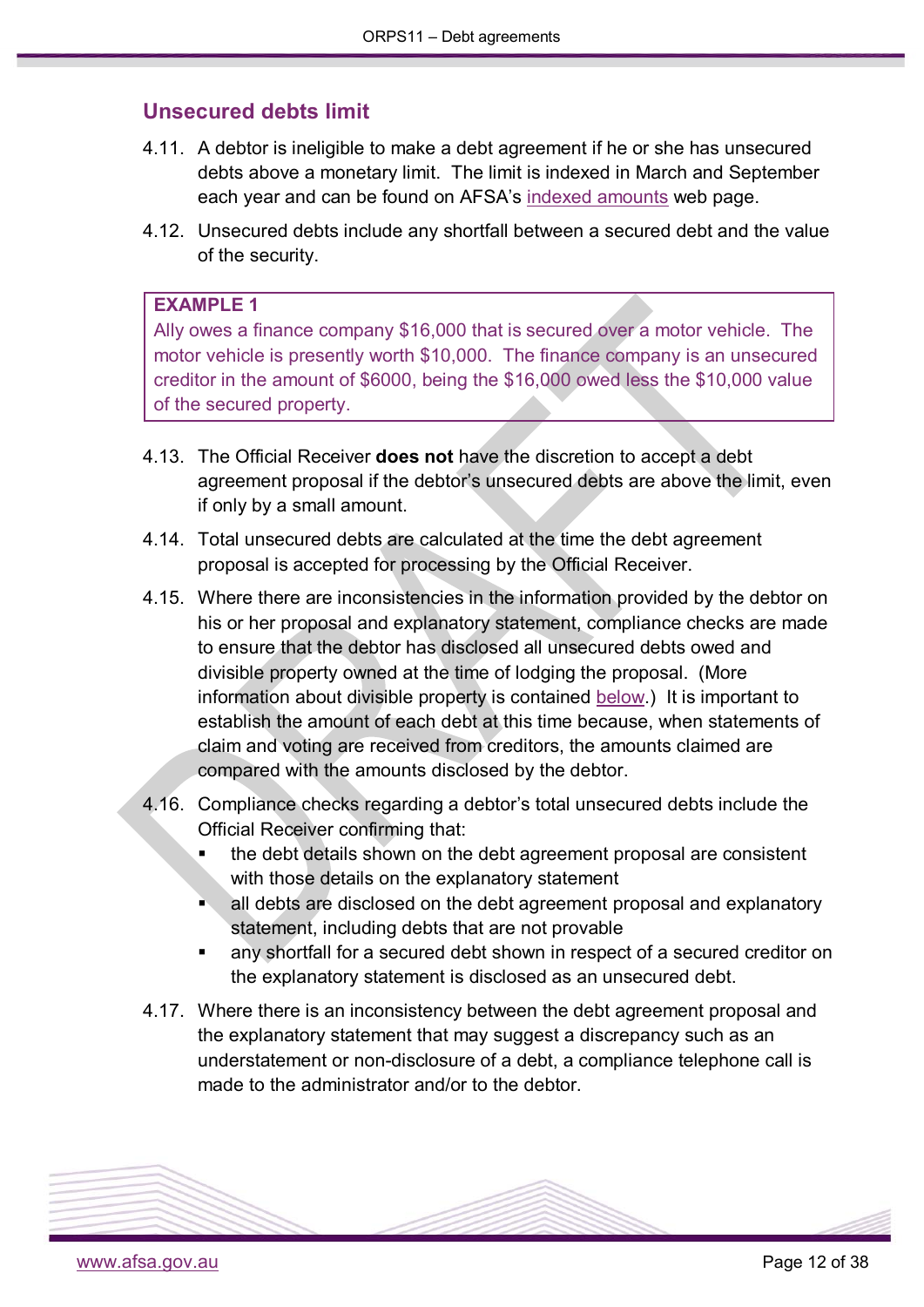### <span id="page-12-1"></span>**Value of the debtor's property**

- 4.18. A debtor is ineligible to make a debt agreement if he or she has net divisible property worth more than a monetary limit. The limit is indexed in March and September each year and can be found on AFSA's [indexed amounts](https://www.afsa.gov.au/insolvency/how-we-can-help/indexed-amounts-0) web page.
- 4.19. Divisible property is property that, if the debtor became bankrupt, would be able to be sold by the bankruptcy trustee for the benefit of creditors. Divisible property does not include exempt or protected property. Net divisible property means the value of divisible property less amounts owed to secured creditors with valid claims.
- 4.20. The Official Receiver **does not** have the discretion to accept a debt agreement proposal if the value of the debtor's property is more than the limit, even if only by a small amount.
- 4.21. Compliance checks regarding a debtor's divisible property include:
	- confirming that divisible property shown on the statement of affairs is adequately disclosed on the explanatory statement
	- establishing whether the property values disclosed appear to be reasonable and consistent with market values to ensure that property is disclosed at its true value
	- checking whether the amount owed to a secured creditor may be overstated, which would mean that the net value of the secured property is understated.
- 4.22. Where there is an inconsistency between the debt agreement proposal and the explanatory statement that may suggest a discrepancy, understatement or non-disclosure of property, a compliance telephone call is made to the administrator and/or to the debtor.

#### <span id="page-12-0"></span>**After-tax income threshold**

- 4.23. A debtor is ineligible to make a debt agreement if he or she has after-tax income above a monetary limit. This limit is indexed in March and September each year and the current limit is available on AFSA's [indexed](https://www.afsa.gov.au/insolvency/how-we-can-help/indexed-amounts-0)  [amounts](https://www.afsa.gov.au/insolvency/how-we-can-help/indexed-amounts-0) web page. The after-tax income limit is three-quarters of the unsecured debt limit.
- 4.24. After-tax income is defined in subsection 185C(5) of the Bankruptcy Act to be the total income to be earned in the coming year (from the time the proposal is given to the Official Receiver) less income tax and the Medicare levy imposed on that income. It is important to note that these are **the only two deductions** that are to be taken into account when assessing after-tax income for these purposes. For instance, an amount the debtor pays for child support could not be included as a deduction when assessing after-tax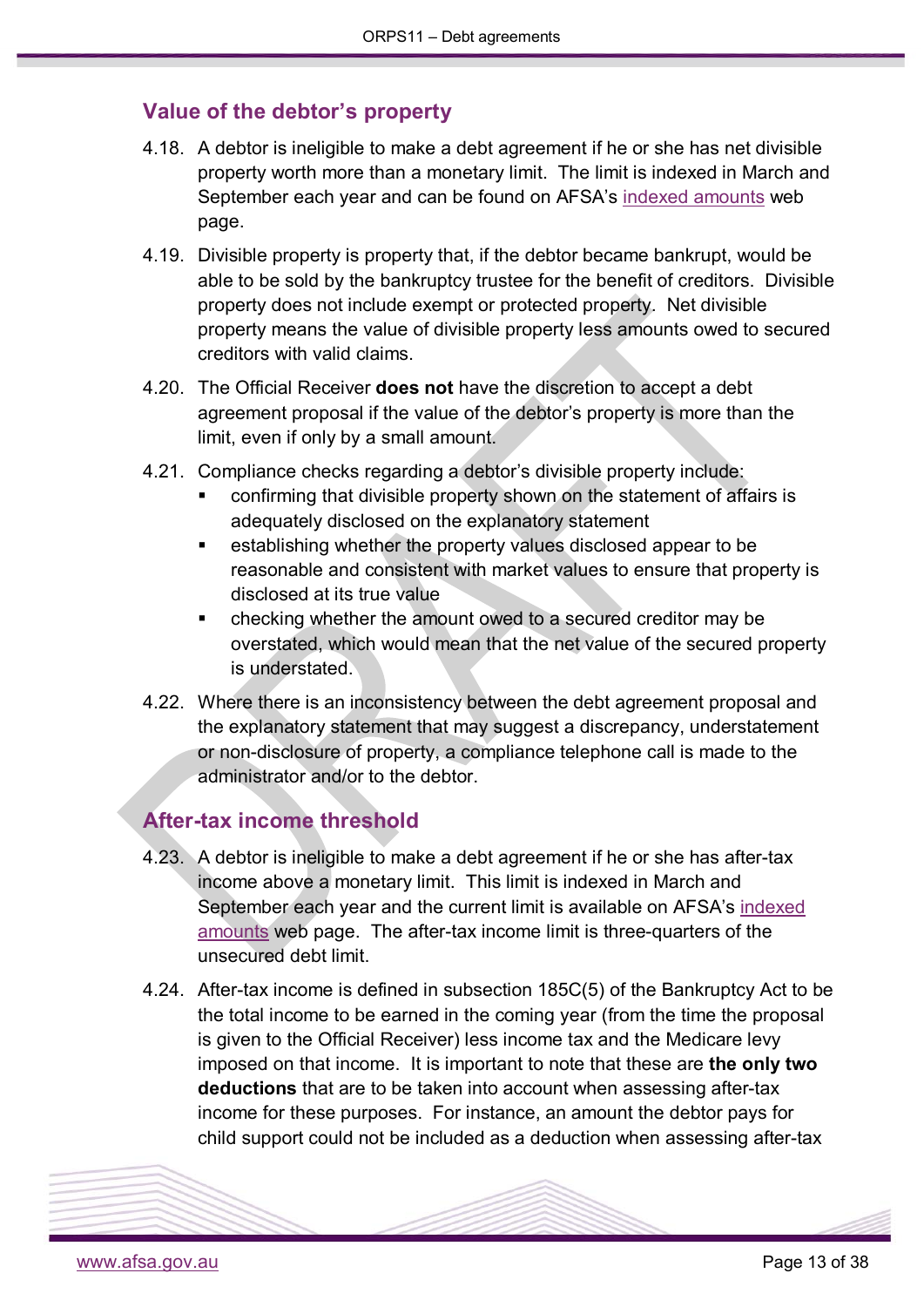income.

- 4.25. The Official Receiver **does not** have the discretion to accept a debt agreement proposal if the debtor's after-tax income is above the limit, even if only by a small amount.
- 4.26. If the debtor earns business income, copies of current and projected income and expenditure statements, balance sheets and statements of business assets are expected to be held by the administrator and may be accessed by the Official Receiver to confirm the debtor's eligibility or to clarify aspects of the proposal for creditors.
- 4.27. Compliance checks to ensure all sources of income are disclosed include:
	- confirming that the income shown on the explanatory statement does not exceed the limit
	- verifying that the income and occupation shown on the explanatory statement are consistent with information on the debtor's statement of affairs
	- ensuring that income is not understated to make it appear that the debtor is eligible to make a debt agreement, when in fact he or she is ineligible
	- ensuring that the income disclosed includes allowances, benefits, lump sum payments and other amounts that would normally be expected to be paid to a person in that occupation
	- reviewing the inclusion of interest, dividends and rent from assets after deducting the expenses of earning that income
	- **Fig. 2** reviewing the inclusion of income from any business(es) owned by the debtor after deducting all expenses directly attributable to that business
	- ensuring that income is not understated to disguise from creditors the debtor's true ability to pay his or her debts.
- 4.28. Where significant unexplained differences are apparent between past and expected income and/or where the debtor discloses income inconsistent with his or her occupation, a compliance telephone call is made to the administrator and/or to the debtor to obtain clarification and information.

# <span id="page-13-0"></span>**5. CONDITIONAL PROPOSALS**

- 5.1. As subsection 185C(2E) of the Bankruptcy Act provides that a debt agreement proposal must not be given jointly by two or more debtors, proposals from two or more joint debtors may be made conditional upon all proposals being accepted by creditors to achieve release from joint debts.
- 5.2. If proposals are conditional, both proposals are sent for voting at the same time to ensure that creditors, particularly joint creditors, can consider the proposals together.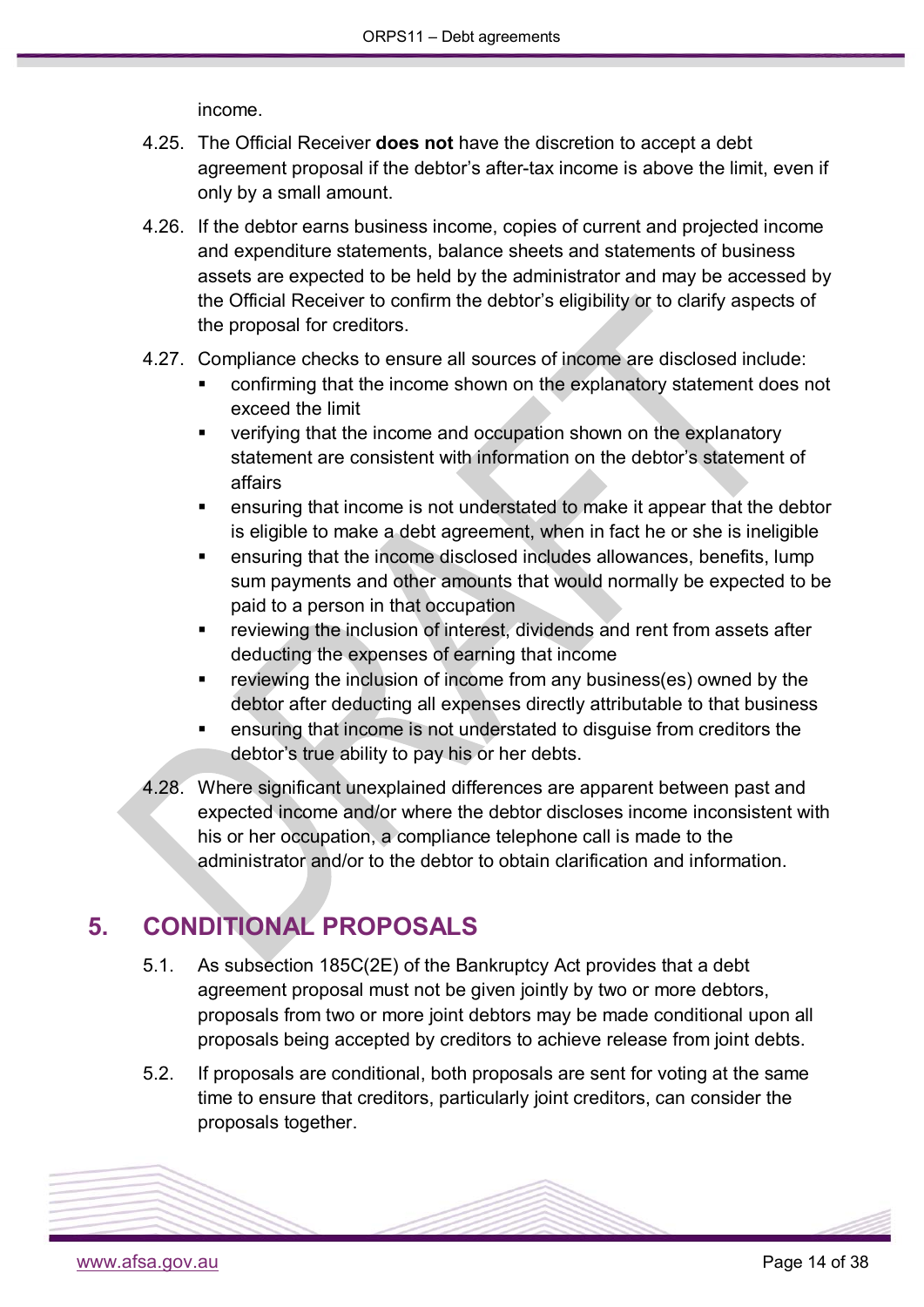- 5.3. If both proposals are not received on the same day, processing is suspended until both proposals are able to be sent to creditors together.
- 5.4. Where conditional proposals are accepted for sending to creditors for voting, all the debtors' conditional proposals must be accepted for all the debt agreements to come into force.
- 5.5. Where a proposal is subject to the occurrence of a specified event within a specified period after the proposal is accepted by creditors, the period must not be longer than seven days (subsection 185C(2F) of the Bankruptcy Act). If the condition is unable to be satisfied within seven days of the deadline date, the proposal will not be accepted.
- 5.6. Where a proposal is subject to another form or condition, whether that condition has been satisfied is checked prior to deciding the vote result.

### <span id="page-14-0"></span>**Conditions that are not acceptable**

- 5.7. A proposal conditional upon an event contrary to any provision of Part IX will not be accepted by the Official Receiver for processing. Examples include proposing that a particular creditor:
	- **not participate in dividends**
	- accept a different dividend rate to others in the proposal, or
	- forgive a debt.
- 5.8. Forgiveness of a debt by a creditor will need to be completed prior to the debt agreement proposal being lodged and not included as a condition in a proposal.

# <span id="page-14-1"></span>**6. ACCEPTING A DEBT AGREEMENT PROPOSAL FOR PROCESSING**

6.1. Where the Official Receiver is satisfied that the debtor is eligible to propose a debt agreement and that the debt agreement proposal lodgment fee has been paid, the Official Receiver must then be satisfied that the proposal complies with other legislative requirements before it can be accepted to send to creditors for voting.

### <span id="page-14-2"></span>**Approved forms**

- 6.2. Subsection 185C(2) of the Bankruptcy Act requires that the proposal be in the approved form and subsection 185C(2B) requires that an explanatory statement in the approved form accompany the proposal.
- 6.3. The administrator must submit one of two certificates, with the relevant certificate depending on the circumstances of the proposal. More detailed information about the certificate is contained [below.](#page-17-2)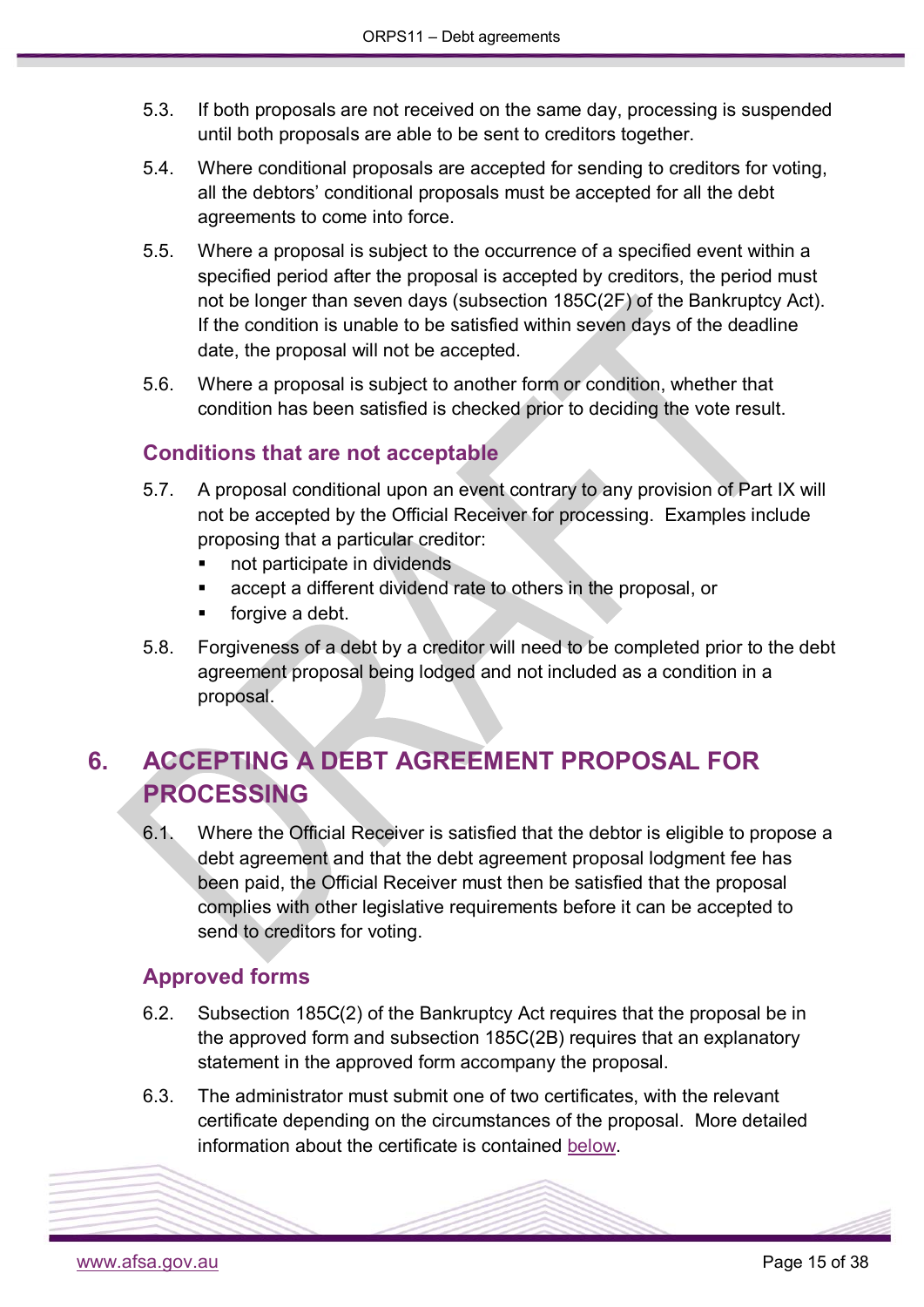6.4. The approved proposal, explanatory statement, statement of affairs and certificate are available via [debt agreements online.](https://www.afsa.gov.au/online-services/debt-agreements-online)

### <span id="page-15-0"></span>**Total payment to income ratio**

- 6.5. A debtor is not permitted to make a debt agreement/give the Official Receiver a debt agreement proposal if the total proposed payments over the life of the agreement exceed the debtor's annual after-tax income by a prescribed percentage. The formula used to determine this also incorporates a "low income debtor amount". The prescribed percentage and low income debtor amount are to be set by the Minister by way of legislative instrument.
- 6.6. The payment to income ratio is calculated as follows:



- 6.7. There are two exceptions to the payment to income ratio:
	- where the debtor has an interest in his or her principal place of residence
	- where the administrator certifies that the debtor's payments are viable despite the prescribed percentage being exceeded. The administrator is required to provide a higher threshold of certification and must have conducted reasonable enquiries into the debtor's financial circumstances to correctly certify.

### <span id="page-15-1"></span>**Undue hardship**

- 6.8. The Official Receiver can refuse to accept a debt agreement proposal for processing if the Official Receiver reasonably believes that complying with the debt agreement would cause undue hardship to the debtor (see subsection 185E(2AB) of the Bankruptcy Act).
- 6.9. Prior to the legislative changes in 2019, an administrator was already required to certify that the debtor was likely to be able to discharge the obligations created by the agreement as and when those obligations fall due. This certification will already prevent most agreements that would cause the debtor undue hardship. Accordingly, it would only be in exceptional circumstances that the Official Receiver would be called upon to consider whether to exercise this discretion not to send the debt agreement proposal to affected creditors for voting.
- 6.10. The term undue hardship is defined in Bankruptcy Regulation 16.11, which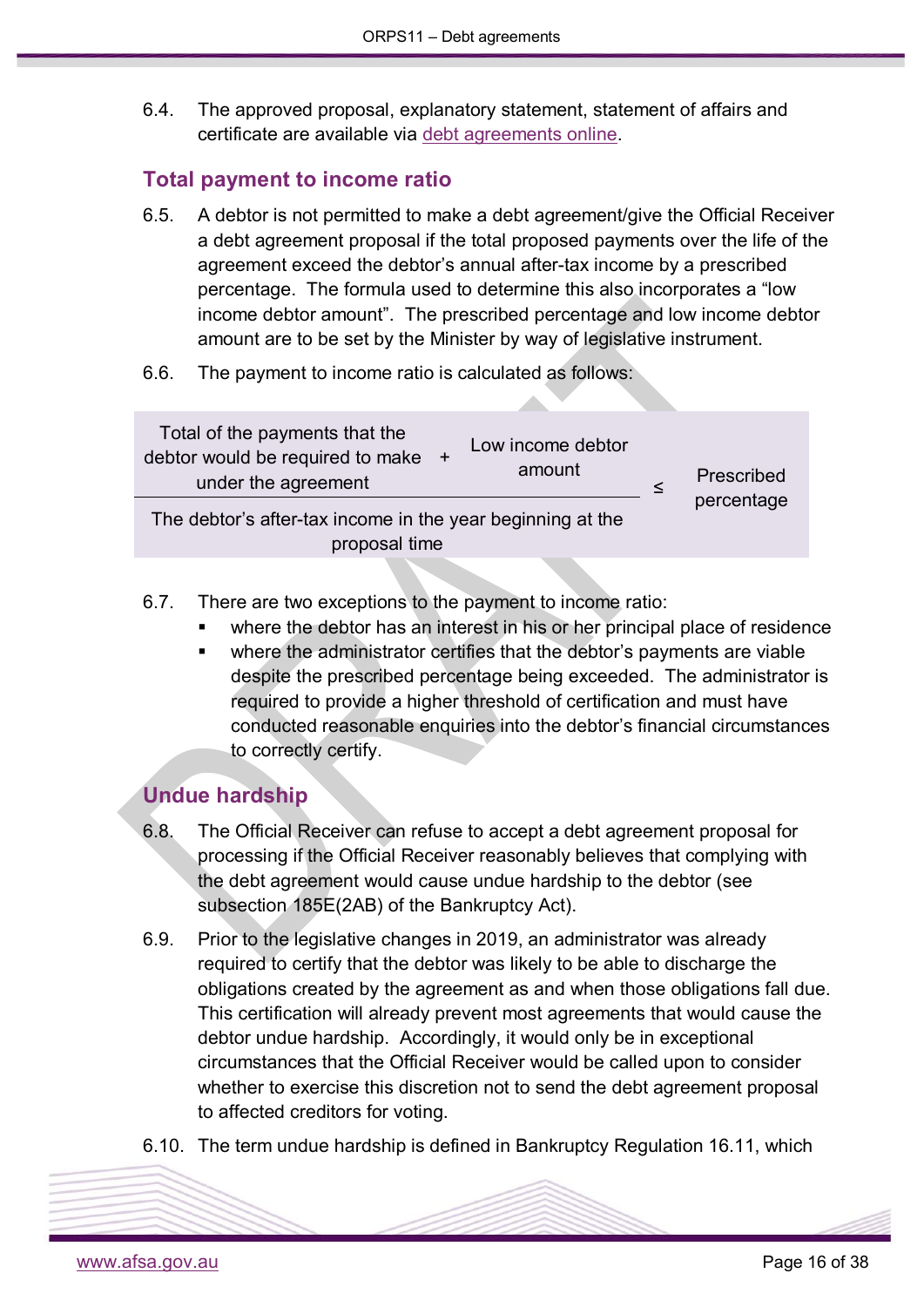relates to requests to the Inspector-General for waiver or remission of charges, as follows:

*"…undue hardship means hardship that is unusual and exceptional in comparison to the hardship arising in the normal course of bankruptcy."*

While this definition existed prior to the legislative changes in 2019 and it does not specifically reference debt agreements, the Official Receiver will consider in an undue hardship assessment whether the debtor is suffering or will suffer hardship beyond what would be experienced by any other person who seeks the protection of the Bankruptcy Act.

- 6.11. While the courts have not yet had the opportunity to consider the application of the undue hardship to debt agreements, some principles established in case law regarding other matters include that the term does not lend itself to precise quantification and it is necessary to make an objective evaluation of the personal, family and financial circumstances of the debtor. This means that, because of each individual debtor's unique circumstances (such as total debts, total amount offered under the debt agreement proposal, accommodation status – renting, buying or otherwise – and cost of that accommodation, income, number of dependants etc.), an exact quantitative measure cannot be put in place in order to determine whether a debtor will suffer undue hardship.
- 6.12. The Official Receiver will reference the information provided in the debtor's explanatory statement and make an assessment of whether the terms of the debt agreement proposal would result in the debtor being unable to service his or her and any dependants' non-discretionary expenses, being the costs of:
	- **accommodation**
	- food
	- medical treatment
	- education
	- basic utilities (water, electricity and gas).
- 6.13. In circumstances where the Official Receiver has taken all factors apparent from the proposal into consideration and believes that compliance with the proposed agreement would cause the debtor undue hardship, attempts will be made to undertake reasonable enquiries with debtor and/or the administrator prior to making a decision.
- 6.14. The power for the Official Receiver to refuse to accept a proposal for processing for undue hardship will also apply to a proposal to vary a debt agreement.
- 6.15. In the case of both debt agreement proposals and variations, the power is

[www.afsa.gov.au](http://www.afsa.gov.au/) **Page 17** of 38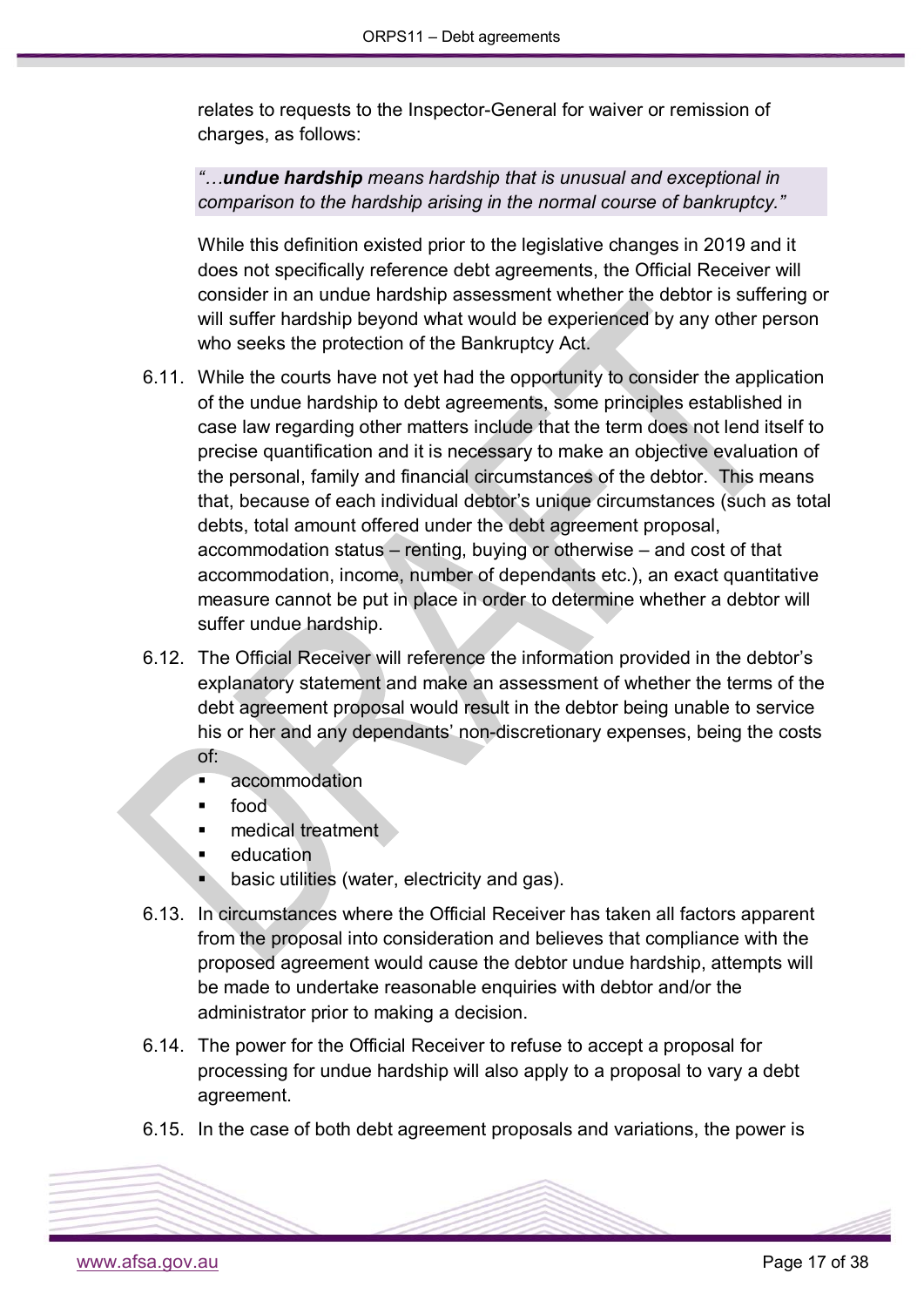discretionary and will not require the Official Receiver to review every lodgment.

### <span id="page-17-0"></span>**Duration of the agreement**

- 6.16. There are maximum durations for debt agreements:
	- a. if the debtor has an interest in his or her principal place of residence<sup>[3](#page-17-3)</sup> and he or she is not undertaking to sell that property for the duration of the proposed debt agreement, the proposal may provide for a maximum of a **five-year** debt agreement. The five-year period starts from the day the debt agreement is made
	- b. a debtor who does not have an interest in his or her principal place of residence may lodge a proposal that provides for a maximum of a **threeyear** debt agreement. The three-year period starts from the day the debt agreement is made.

### <span id="page-17-1"></span>**Signing and dating the forms and lodging within 14 days**

- 6.17. The proposal must be lodged within 14 days of the debtor signing and dating the proposal and associated documents to ensure that the information for creditors is up to date and accurately discloses the debtor's current circumstances.
- 6.18. In cases where there is doubt about whether the debtor has signed a complete document or has signed a changed document, a compliance telephone call to the debtor is made to confirm whether or not the debtor signed the complete document that was lodged and is aware of all the information in the document.
- 6.19. It is essential for the debtor to view all completed pages before signing the documents to ensure that accurate information is provided to creditors and because the debtor may commit an offence if he or she provides false or misleading information.
- 6.20. The signature may be electronic or a scanned copy of an originally signed document. Either way, the signature should appear on the documents as it appears on the identification documents. The administrator is required to retain a copy of the signed document, regardless of the method of signing.

### <span id="page-17-2"></span>**Certificate from the administrator**

6.21. The administrator, when consenting to act, is required to provide a certificate to the Official Receiver. Where the proposal is accepted for sending to creditors for their vote, the certificate is also sent to creditors.

<span id="page-17-3"></span><sup>&</sup>lt;sup>3</sup> This interest may be negative, nil or positive equity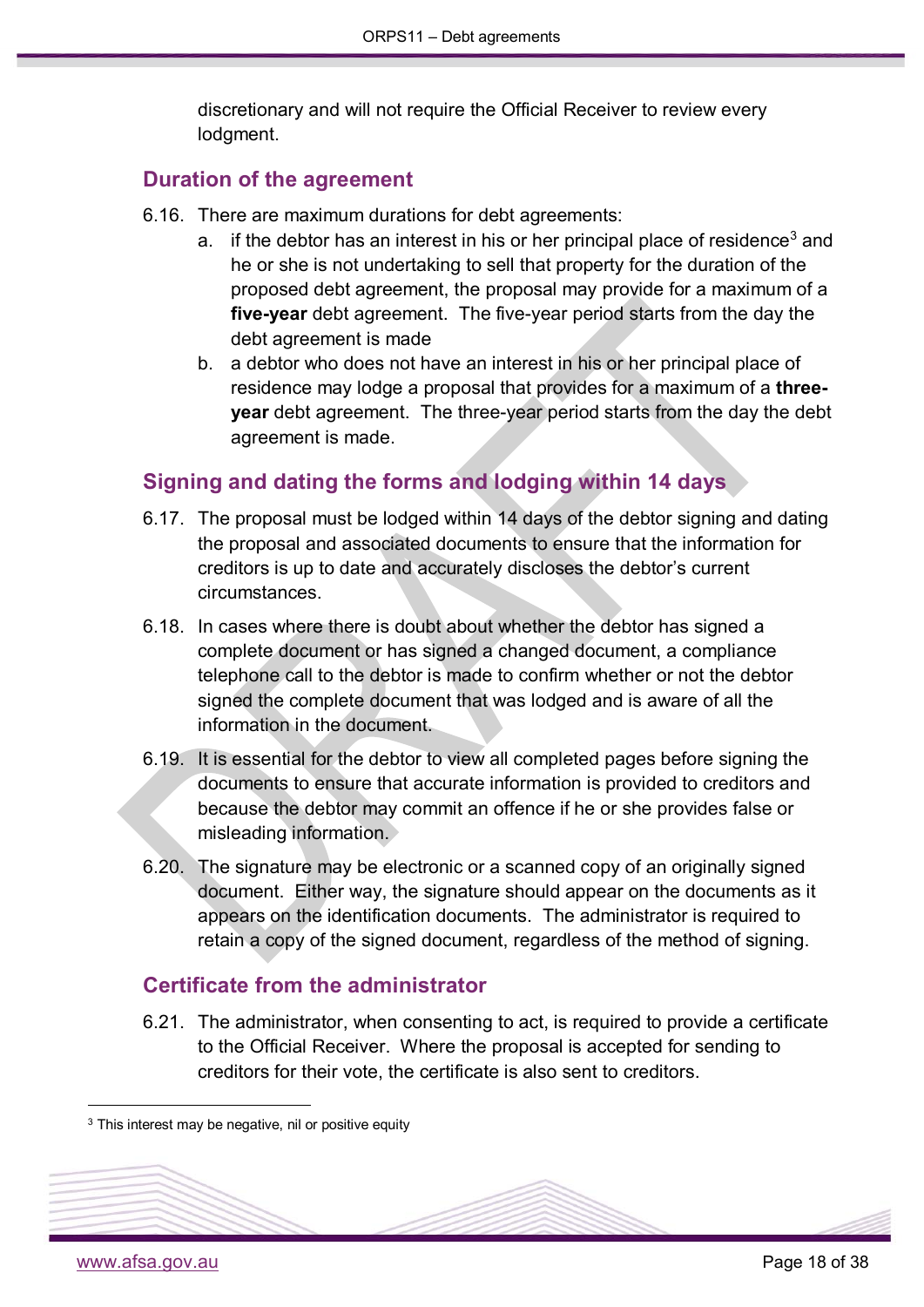- 6.22. There are two certificates, with the applicable certificate depending on the circumstances of the proposal:
	- where the amount offered under the proposal and the debtor's income do not exceed the payment to income ratio, certificate 1 is to be used
	- where the amount offered under the proposal and the debtor's income do exceed the payment to income ratio, certificate 2 is to be used. This will require the administrator to certify that he or she is satisfied that the debtor can maintain the payments under the debt agreement proposal.
- 6.23. Both certificates provide for the following:
	- confirmation that the administrator consents to act as the administrator of the debt agreement
	- that the administrator has given the debtor a copy of the prescribed [information,](https://www.afsa.gov.au/sites/g/files/net1601/f/forms/prescribed_information.pdf) which summarises the options available to manage debts and the consequences
	- that the administrator has reasonable grounds to believe that the debtor is likely to be able to make the payments offered in the debt agreement
	- that all information required to be set out in the debtor's statement of affairs, debt agreement proposal and explanatory statement have been set out, and
	- that the administrator has reasonable grounds to believe that the debtor has fully disclosed the information required to be disclosed on the forms.
- 6.24. The certificate from the administrator must also disclose the details of any broker or referrer relationships, including any payments made for any referrals. In addition, the certificate must declare whether the proposed administrator is also an affected creditor and whether any other affected creditors are also related entities of the administrator.
- 6.25. Where the proposal exceeds the prescribed payment to income ratio, the administrator may certify that the payments are viable despite this. The administrator may certify that he or she is satisfied that the debtor is likely to be able to make the payments offered in the agreement. This is a higher certification threshold than what is required for proposals that satisfy the payment to income ratio. Administrators must conduct reasonable inquiries into and verify the debtor's financial circumstances in order to correctly provide this certification. Penalties may apply if an administrator provides this certification but fails to undertake reasonable inquiries. This certification must only be provided where the debtor has a feasible and viable source of payments. Although it is not possible to be definitive as to the circumstances where the administrator may provide this certification, examples might include:
	- where the debtor has a third party, such as a partner or relative, with a viable source of income who is willing and able to support the debt

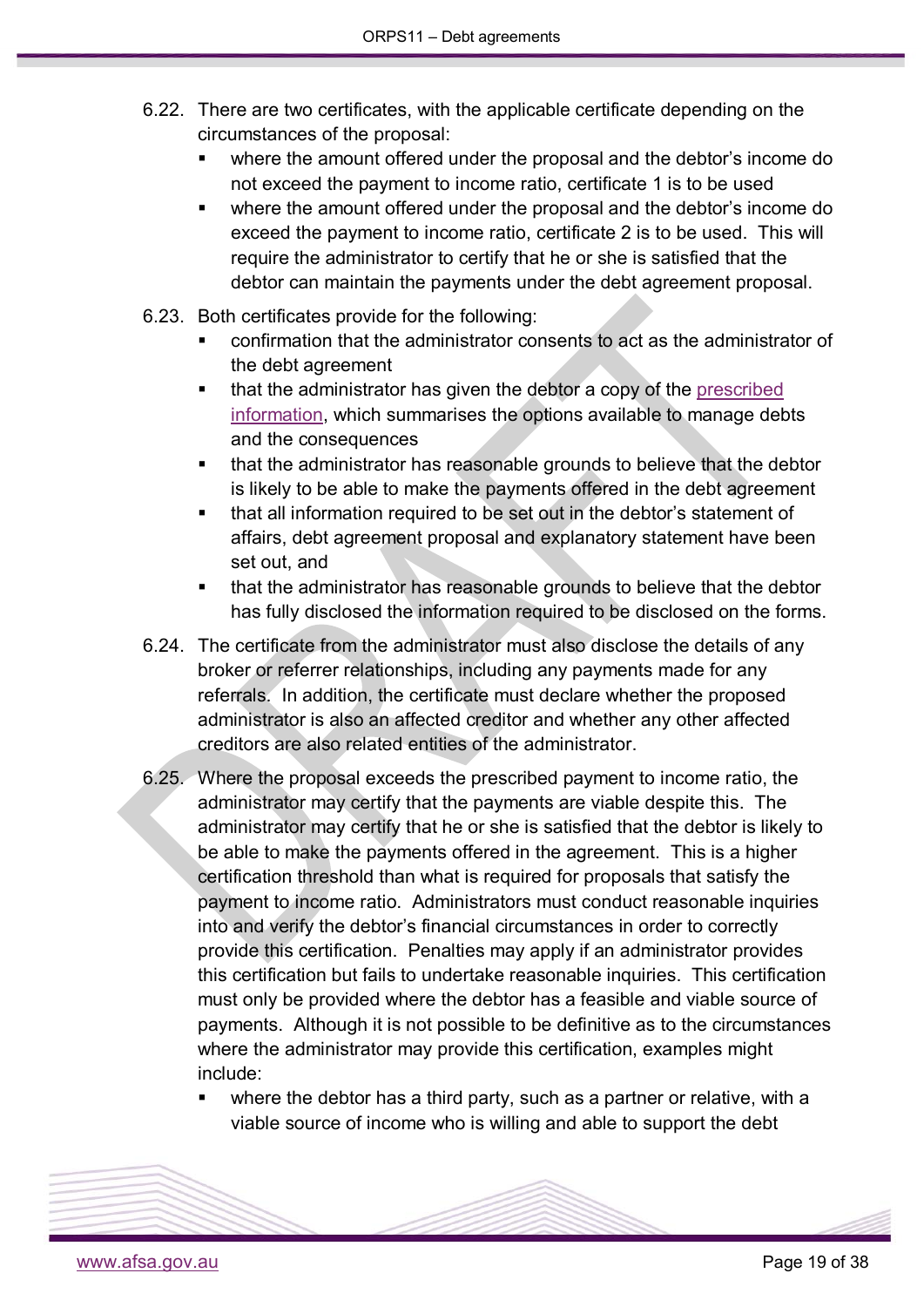agreement payments. In this situation, the administrator would be expected to verify that third party's income

- where the debtor has a third party, such as a partner or relative, meeting all of the debtor's living expenses so that his or her income can be put towards the debt agreement payments. The administrator would be expected to verify this with the third party in this situation.
- 6.26. An administrator should not provide this certification if the income to be relied on is speculative or uncertain, such as where the debtor expects to obtain further employment or a higher income in future. The administrator is required to provide details in the explanatory statement of the steps taken in order to certify that they are satisfied that the debtor is likely to be able to maintain the debt agreement payments as and when they fall due.

### <span id="page-19-0"></span>**Proposal only provides for transfer of money to creditors**

6.27. A debt agreement proposal may not provide for the transfer of any property other than money to creditors (subsection 185C(2A) of the Bankruptcy Act).

### <span id="page-19-1"></span>**Where the proposal is not in the interests of creditors**

- 6.28. The Official Receiver must not accept a debt agreement proposal to send to creditors for voting where creditors' interests would be better served by the proposal not being accepted for processing (subsection 185E(3) of the Bankruptcy Act). In exercising this discretion, the Official Receiver is not making a decision about whether the debt agreement would be in the interests of creditors; rather, the discretion merely ensures that creditors are able to vote on an informed basis.
- 6.29. Although it is not possible to be definitive as to the circumstances when the Official Receiver would exercise this discretion, examples of where it may be exercised are where:
	- a debtor's affairs are so complex that they result in a lack of clarity for creditors. In such a situation, consideration is given to whether the creditors' interests are better served by not sending a proposal for their vote. [Bankruptcy or a personal insolvency agreement](https://www.afsa.gov.au/insolvency/i-cant-pay-my-debts/what-are-my-options) may be a better option to enable the debtor's affairs to be fully investigated
	- the proposal is not likely to be understood by creditors. In this situation, before rejecting a proposal the Official Receiver will make a compliance telephone call to determine if the proposal is capable of being understood by creditors with the addition of a comment in the Official Receiver's report to creditors
	- it is apparent that the debtor has income, property and/or liabilities that have not been disclosed in the proposal.
- 6.30. The power for the OR to refuse to accept a proposal for processing where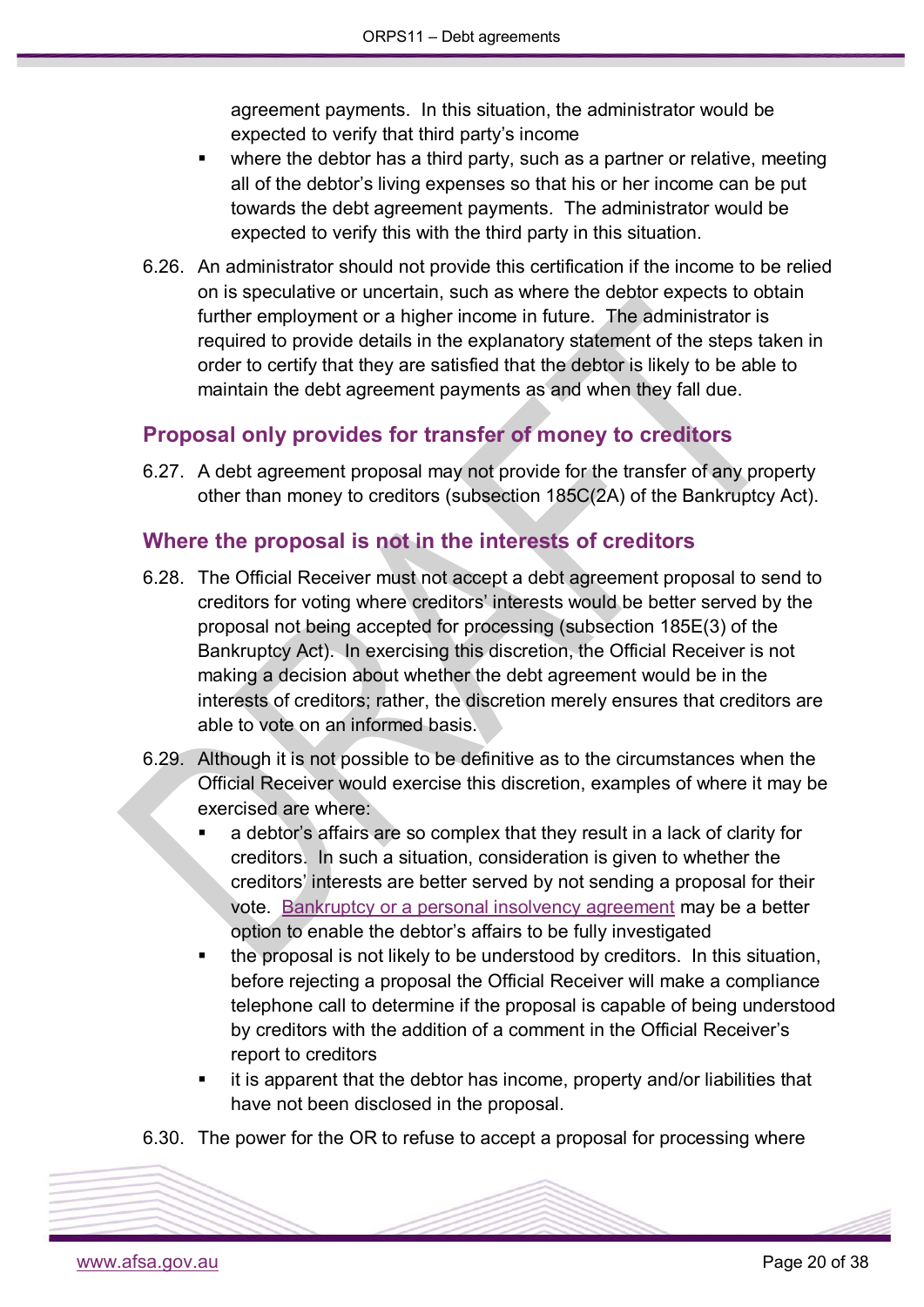the creditors' interests would be better served by not accepting the proposal also applies to proposals to vary a debt agreement. This discretion may be exercised in relation to variation proposals where the proposal seeks to extend the length of the agreement beyond three years and there is insufficient or incomplete information to support the grounds for extension.

### <span id="page-20-0"></span>**Where the debtor has only one creditor**

- 6.31. The debt agreement system is not generally meant for a debtor who has only one creditor because he or she is able to negotiate with the creditor or access the creditor's hardship application provisions. In most cases, it is not appropriate to ask a single participating creditor to vote on something that is essentially an agreement that should be reached directly with the debtor.
- 6.32. Where a debt agreement proposal involving a single creditor is lodged, it will not be accepted for processing unless the debtor is able to establish that there are exceptional circumstances that would justify accepting it. Some examples of what may constitute exceptional circumstances are where:
	- a debtor has only one creditor, and his or her partner is also proposing a debt agreement and has multiple creditors. This may be considered exceptional as it may be the only way that the debtors are able to manage their joint financial affairs
	- the single creditor has advised the administrator that it is interested in reviewing the debt agreement proposal and participating in the voting process.
- 6.33. As subsection 185E(3) of the Bankruptcy Act does not permit the Official Receiver to accept a proposal when the interests of creditors will be better served by them not accepting the proposal, where a single creditor proposal is received the Official Receiver will notify that creditor and advise that it is proposed to not accept the proposal. The Official Receiver will allow the creditor two business days to respond.

### <span id="page-20-1"></span>**Person authorised to deal with property**

6.34. Where a debt agreement proposal authorises a person to sell or deal with property, the proposal will not be accepted unless the person is a registered administrator or trustee, or unless the Official Receiver is satisfied that the person passes the basic eligibility test.

### <span id="page-20-2"></span>**Resubmitted proposals**

6.35. Major creditors have indicated that they are unwilling to vote for the same proposal on resubmission unless there is an additional benefit to them or the creditors have indicated that they are prepared to reconsider the proposal in its original form.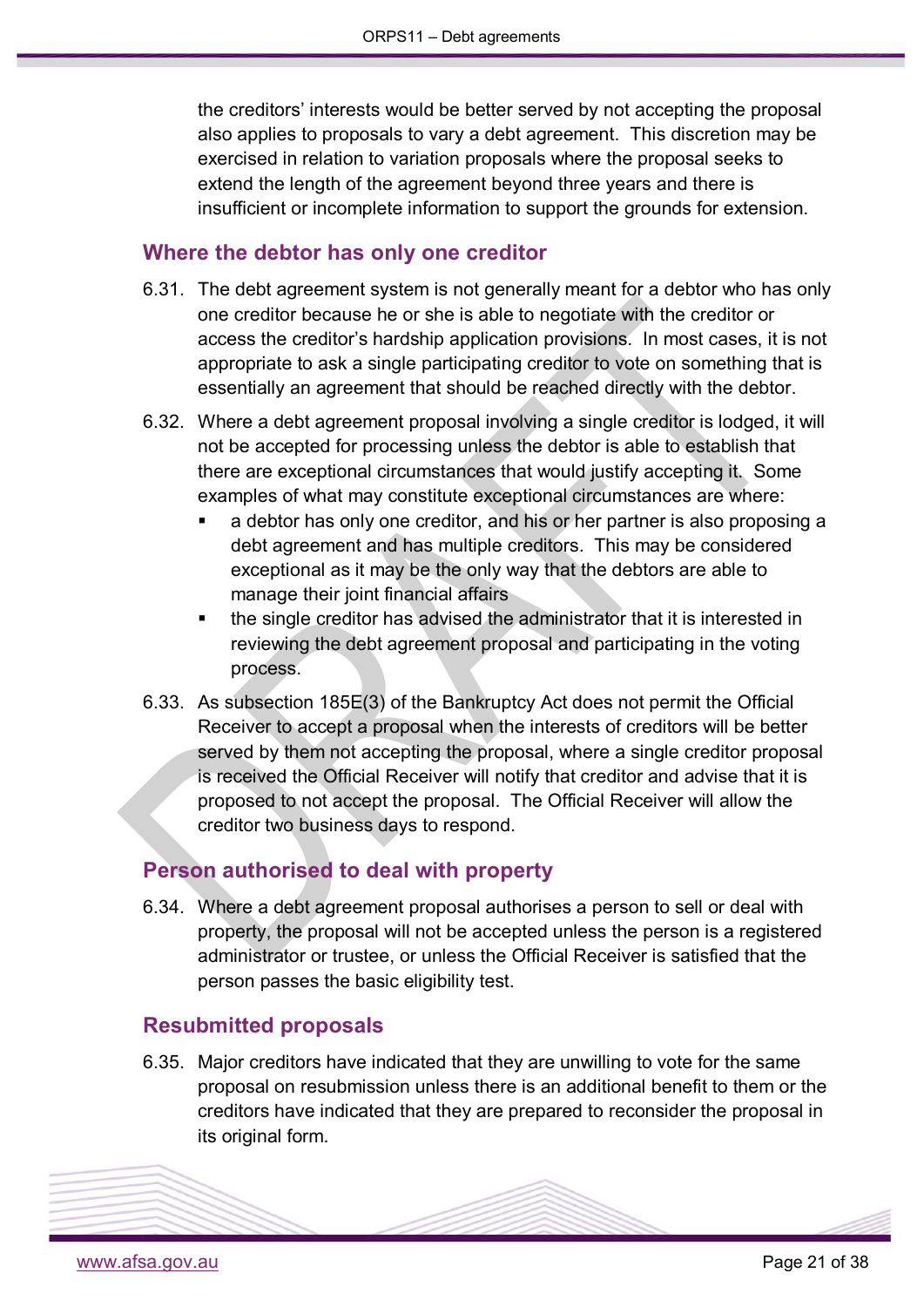- 6.36. The resubmitted proposal is compared to the previous proposal(s) to understand the extent to which the original proposal has changed and any different benefit to the creditors. The resubmitted proposal will only be accepted and sent for voting if:
	- there is an increase in the estimated dividend to creditors or another benefit to them, and/or
	- the creditors have stated that they will reconsider the proposal in the same form.
- 6.37. A fresh eligibility check is performed when a proposal is resubmitted, for example that the administrator is still eligible, the thresholds are not exceeded etc.
- 6.38. A resubmitted proposal will not be accepted if:
	- there is an issue that has not been addressed from a previous proposal unless the matter is clarified in a compliance telephone call made to the debtor or proposed administrator, and/or
	- it is a straightforward resubmission without a change or a statement on the explanatory statement that creditors have agreed to reconsider and accept the proposal.

### <span id="page-21-0"></span>**Review of decision to not accept a proposal**

6.39. The debtor may apply to the Administrative Appeals Tribunal for a review of the Official Receiver's decision to not accept a debt agreement proposal for processing.

# <span id="page-21-1"></span>**7. WITHDRAWAL, CANCELLATION OR LAPSING OF A DEBT AGREEMENT PROPOSAL**

### <span id="page-21-2"></span>**Withdrawal by the debtor**

7.1. The Bankruptcy Act does not prevent a debtor from withdrawing his or her proposal before or during the voting period. Such a withdrawal must be in writing and must be given to the Official Receiver prior to the deadline date. The debtor does not need to supply a reason for the withdrawal.

### <span id="page-21-3"></span>**Cancellation by the Official Receiver**

7.2. Where a debt agreement proposal was accepted for processing and the voting deadline has not yet passed, section 185ED of the Bankruptcy Act allows the Official Receiver to cancel the proposal (see [part 9](#page-24-3) below).

### <span id="page-21-4"></span>**Lapsing of a debt agreement proposal**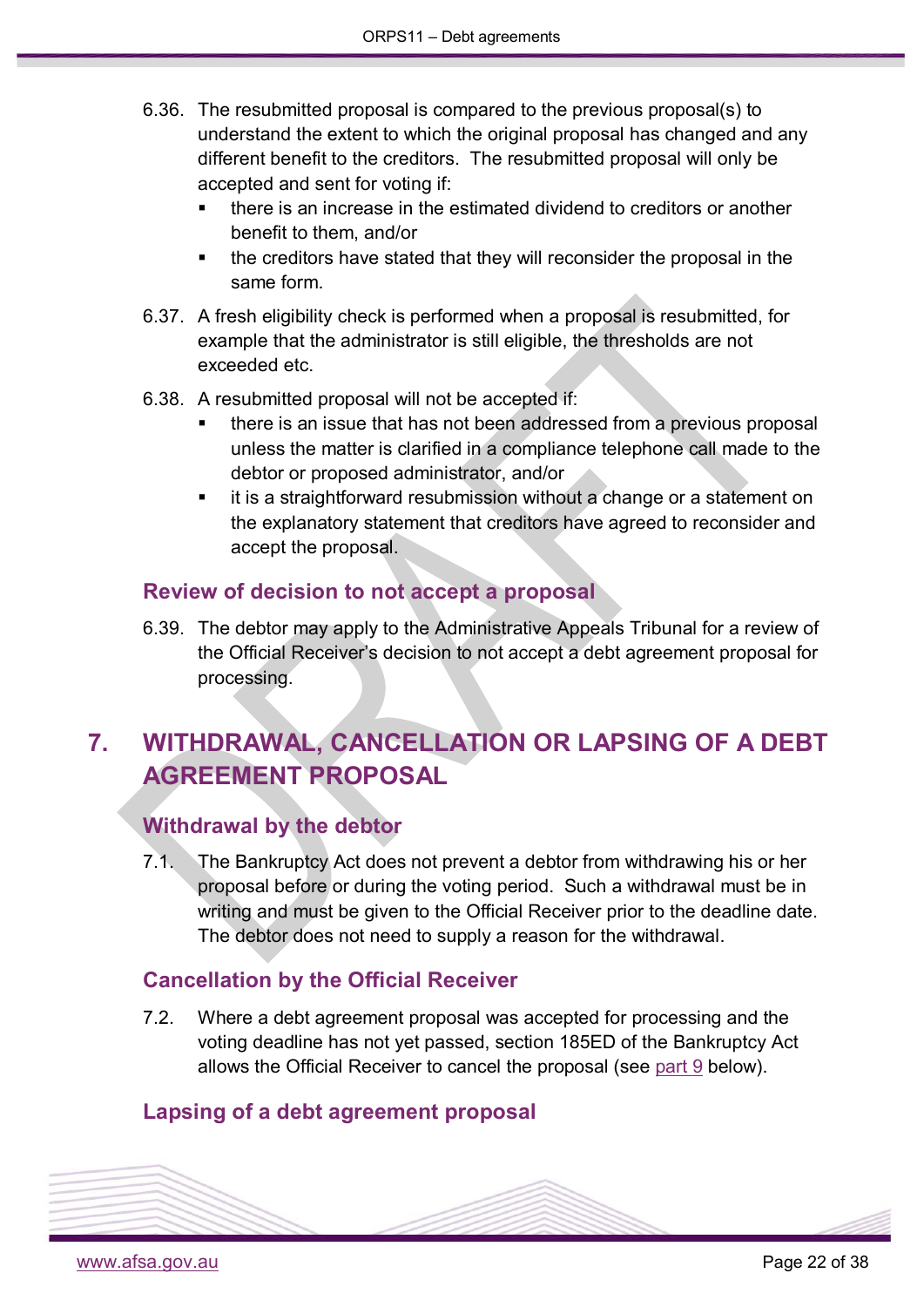- 7.3. Section 185G of the Bankruptcy Act provides that a debt agreement proposal lapses if:
	- the Official Receiver accepts the proposal for processing and writes to affected creditors about it, but no replies are received before the applicable deadline, or
	- the debtor dies after giving a debt agreement proposal to the Official Receiver and before the proposal is accepted by creditors.

# <span id="page-22-1"></span><span id="page-22-0"></span>**8. VOTING**

### **The voting process**

- 8.1. If the debtor is eligible to make a debt agreement and the proposal complies with legislative requirements, the Official Receiver sends to each secured and unsecured creditor:
	- the proposal
	- the explanatory statement
	- a report
	- details about lodging a claim and vote form ("CAV") online.
- 8.2. The right of a creditor to vote and the amount for which it may vote is initially based on the documents provided by the debtor and may be reviewed when the completed CAV is returned by the creditor. It is the Official Receiver's responsibility to assess a creditor's eligibility to vote on the proposal.
- 8.3. Each creditor may vote "yes" or "no" or may abstain. By lodging a completed CAV, the creditor can provide details of their claim for dividend purposes.
- 8.4. In order to validly vote, the CAV must be completed and returned by the voting deadline date to establish all the following information:
	- whether the party is in fact a creditor
	- the amount of unsecured debt
	- in relation to a secured debt, the value of the security and the net amount (i.e. the unsecured portion) owed
	- whether the creditor is a related entity and, if so, the amount of the purchase price of the debt
	- whether the creditor voted yes or no or abstained.
- 8.5. The creditor is given the option to provide a reason as to why it voted in a certain way. The creditor is also given the option to have this reason disclosed to the administrator.
- 8.6. The voting deadline date is provided for in section 185 of the Bankruptcy Act and is 35 days after the date on which the Official Receiver accepted the proposal to send to creditors for voting or 42 days in December.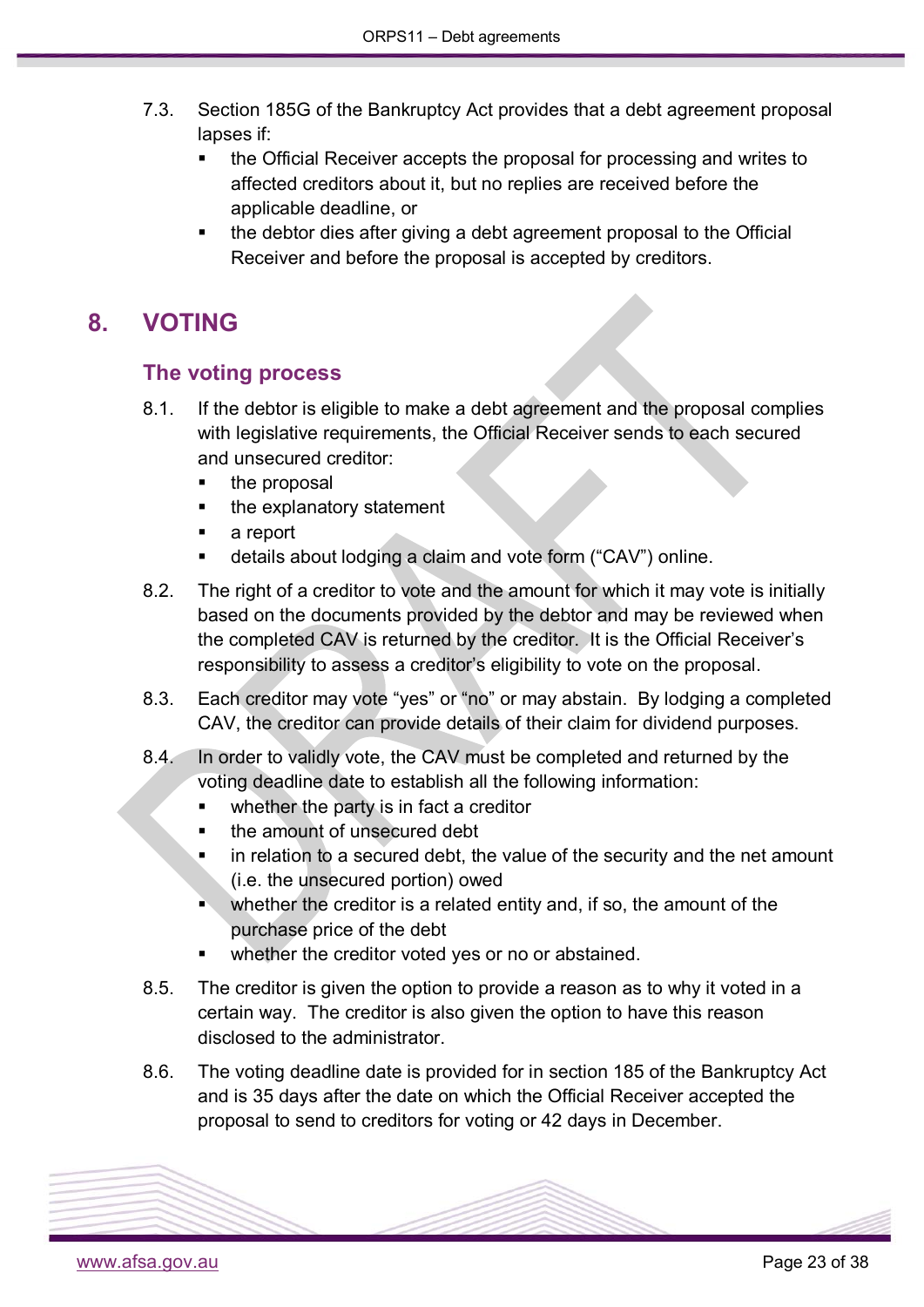8.7. A CAV received after the end of the deadline date cannot be accepted.

### <span id="page-23-0"></span>**Eligibility to vote and amount for which the creditor may vote**

- 8.8. To be eligible to vote, a creditor must have a provable debt either an unsecured debt or an estimated shortfall on a secured debt – at the time the acceptance of the debt agreement proposal was recorded on the NPII. Interest is calculated to this date and must be rebated if the contract provides for lump sum interest over the life of the loan.
- 8.9. For debt agreement proposals lodged on or after 27 June 2019, the Official Receiver must not request a vote from a proposed administrator that is also an affected creditor or from a related entity of the proposed administrator. This also applies to proposals to vary or terminate a debt agreement, where the original debt agreement proposal was given to the Official Receiver on or after 27 June 2019 (but not to variation or termination proposals given to the Official Receiver before this date).
- 8.10. Where a party who submits a CAV appears to be claiming an assigned debt, it is for the Official Receiver to determine whether he or she is an affected creditor who is entitled to participate in the debt agreement and voting process. The Official Receiver will verify that an assignment has occurred and will decide the value of the vote based on the information provided by:
	- the debtor on his or her explanatory statement and statement of affairs
	- the creditor on its CAV
	- contacting the administrator, including referencing documents held by the administrator
	- contacting the debtor and/or creditor.
- 8.11. The amount claimed by a creditor may vary from the amount disclosed by the debtor. Where there is such a difference and it is material, a compliance telephone call is made to the creditor and/or debtor to assist in deciding the amount of the creditor's vote.
- 8.12. A secured creditor is entitled to vote for the shortfall after deducting the value of security or for any actual shortfall after repossession. If there is doubt as to whether the value given to the security reflects the market value after taking into account expenses of repossession and sale, compliance checks will be undertaken.
- 8.13. Where a debt has been assigned to a related entity of the debtor, as defined in section 5 of the Bankruptcy Act, that entity may only vote for the amount that was paid for the assignment of the debt.
- 8.14. If the debtor or administrator disputes the eligibility of a creditor to vote on the debt agreement proposal, this will need to be brought to the attention of the Official Receiver for consideration during the voting period.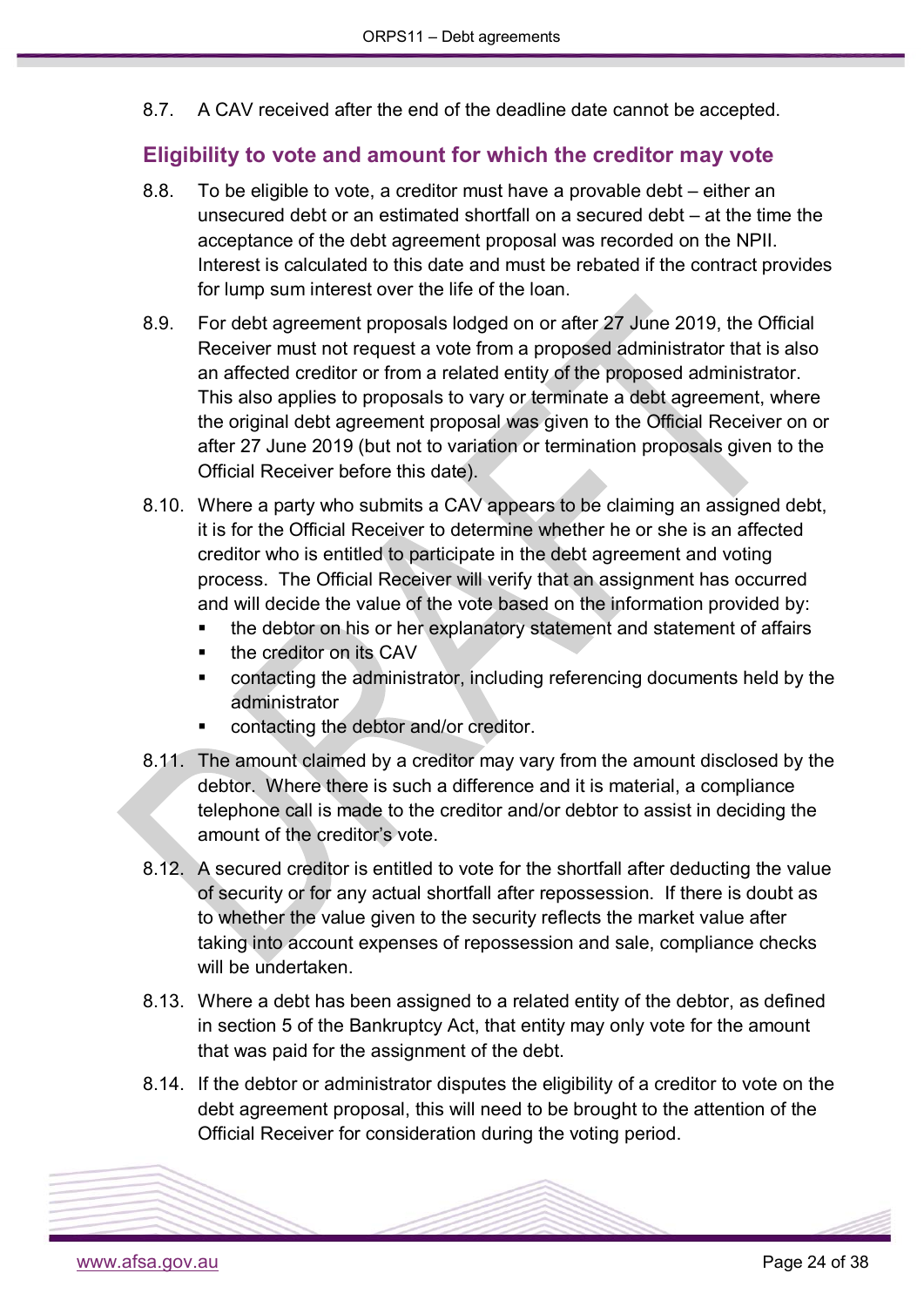8.15. The Bankruptcy Act makes it an offence for an administrator to give, agree, or offer to give an affected creditor an incentive for voting a certain way on a debt agreement proposal, or on a variation or termination proposal.

### <span id="page-24-0"></span>**Where an undisclosed creditor(s) become known during the voting stage**

- 8.16. If a creditor who lodges a CAV was not disclosed on the debt agreement proposal, a compliance call is made to the creditor and/or debtor to assist in deciding whether the creditor has a provable debt and the value for which it may vote.
- 8.17. Where the unsecured debt of an undisclosed creditor is material or there is a material difference in the amount claimed compared to the amount disclosed by the debtor (for example, where the amount may materially reduce the estimated dividend), the proposal will be cancelled.

### <span id="page-24-1"></span>**Changing a vote**

8.18. To change its vote, the creditor can lodge a fresh CAV prior to the deadline date.

### <span id="page-24-2"></span>**Determining the result**

- 8.19. When a CAV passes all compliance checks, the vote is recorded and is verified the day after the deadline.
- 8.20. The vote result is based on a majority in value of the unsecured debts of creditors who are eligible to vote and who lodge a valid vote on a CAV, excluding any votes from the administrator and/or related entities.
- 8.21. Information on the progress of voting is not provided to any party. However, the debtor or an affected creditor may apply to the Official Receiver to make arrangements to inspect, or obtain a copy or extract of, a CAV.
- 8.22. The debtor, creditors and administrator are notified of the voting outcome.
- 8.23. The voting result is recorded on the NPII as a debt agreement or rejection of the proposal.

# <span id="page-24-3"></span>**9. CANCELLATION OF A DEBT AGREEMENT PROPOSAL BY THE OFFICIAL RECEIVER**

9.1. The Official Receiver has discretion to cancel a debt agreement proposal during the voting period on the basis of non-disclosure of information or the provision of incorrect information on the proposal and/or explanatory statement on which the creditors are relying when making a decision.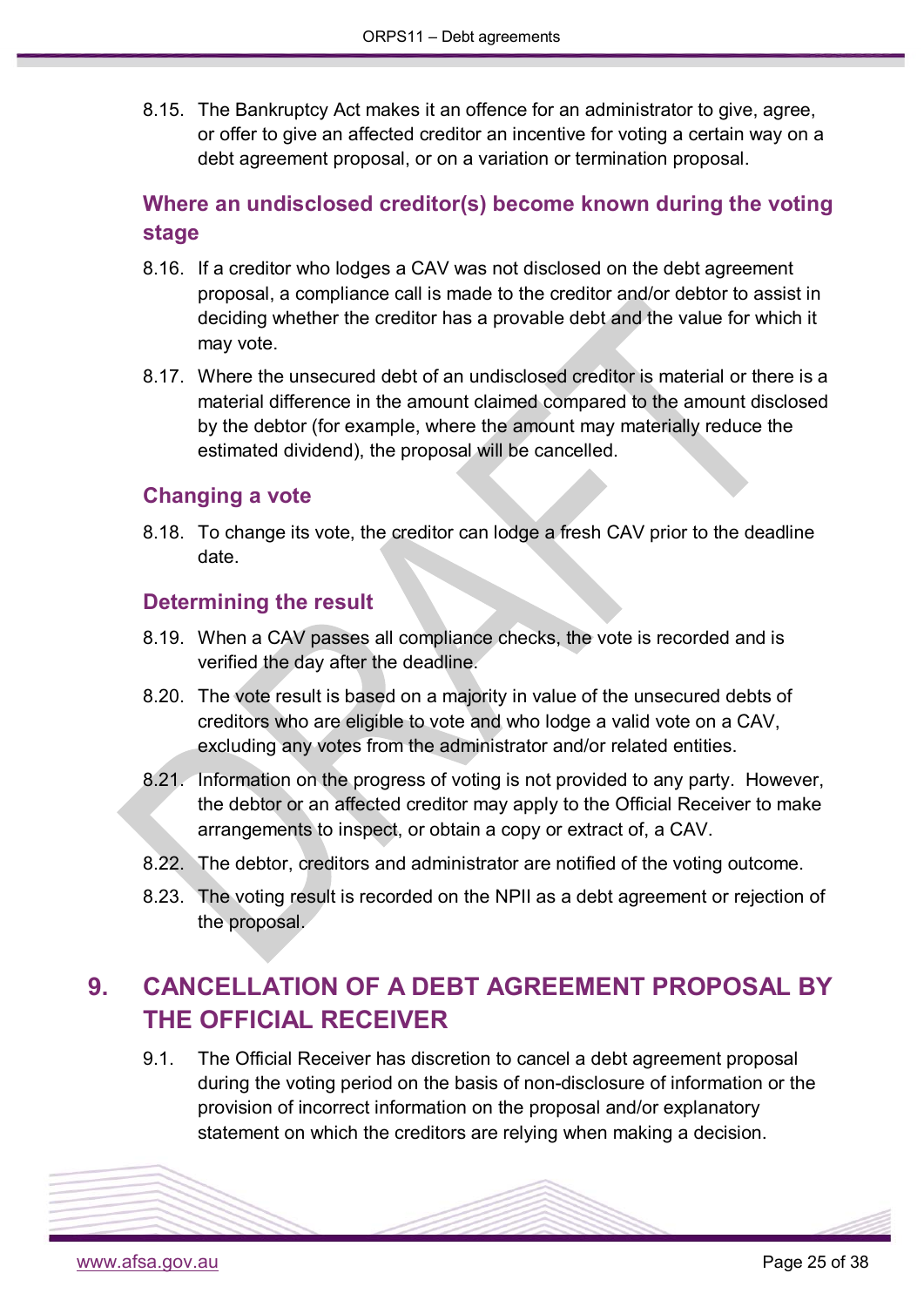- 9.2. As discussed above, the proposed administrator is required to lodge a certificate with the proposal certifying that the he or she has reasonable grounds that all the information required is disclosed. For this reason, there should be few instances were a proposal is cancelled for reasons of nondisclosure.
- 9.3. A proposal will be cancelled if any of the following provisions apply:
	- an affected creditor has not been disclosed on the statement of affairs and the non-disclosure has a material effect on the proposal
	- material information has been omitted or is incorrect on the statement of affairs or explanatory statement
	- there has been a material change in the debtor's circumstances that was not foreshadowed on the statement of affairs and explanatory statement that, in the opinion of the Official Receiver, is capable of affecting a creditor's decision (or several creditors' decisions)
	- any other information has come to light that, if it was known at the time the proposal was accepted for processing, the proposal would not have been accepted (including information that means the debtor was not eligible to propose a debt agreement).
- 9.4. In determining what is "material", the impact as a whole is assessed as well as:
	- whether there is a material reduction in the estimated dividend to creditors
	- whether the total unsecured debt exceeds the limit
	- the proportion of the total of the undisclosed unsecured debt to the total unsecured debt
	- non-disclosure of property or understatement of the value of divisible property and whether total property exceeds the limit
	- understatement of income and allowances or the omission of employment, and whether income exceeds the limit
	- overstatement of household expenses and an incorrect statement of the number of dependants, and whether this affects ability to pay.
- 9.5. If a proposal is cancelled, a debtor is able to submit a new proposal, provided he or she is eligible. In any new proposal, the debtor must amend his or her proposal to overcome the reasons for the cancellation, otherwise it will not be accepted for processing. The lodgment fee will need to be paid when the new proposal is lodged.
- 9.6. The debtor and creditors are notified of the cancellation and rights of review. A copy is sent to the administrator.
- 9.7. The debtor may apply to the Administrative Appeals Tribunal for review of the decision to cancel.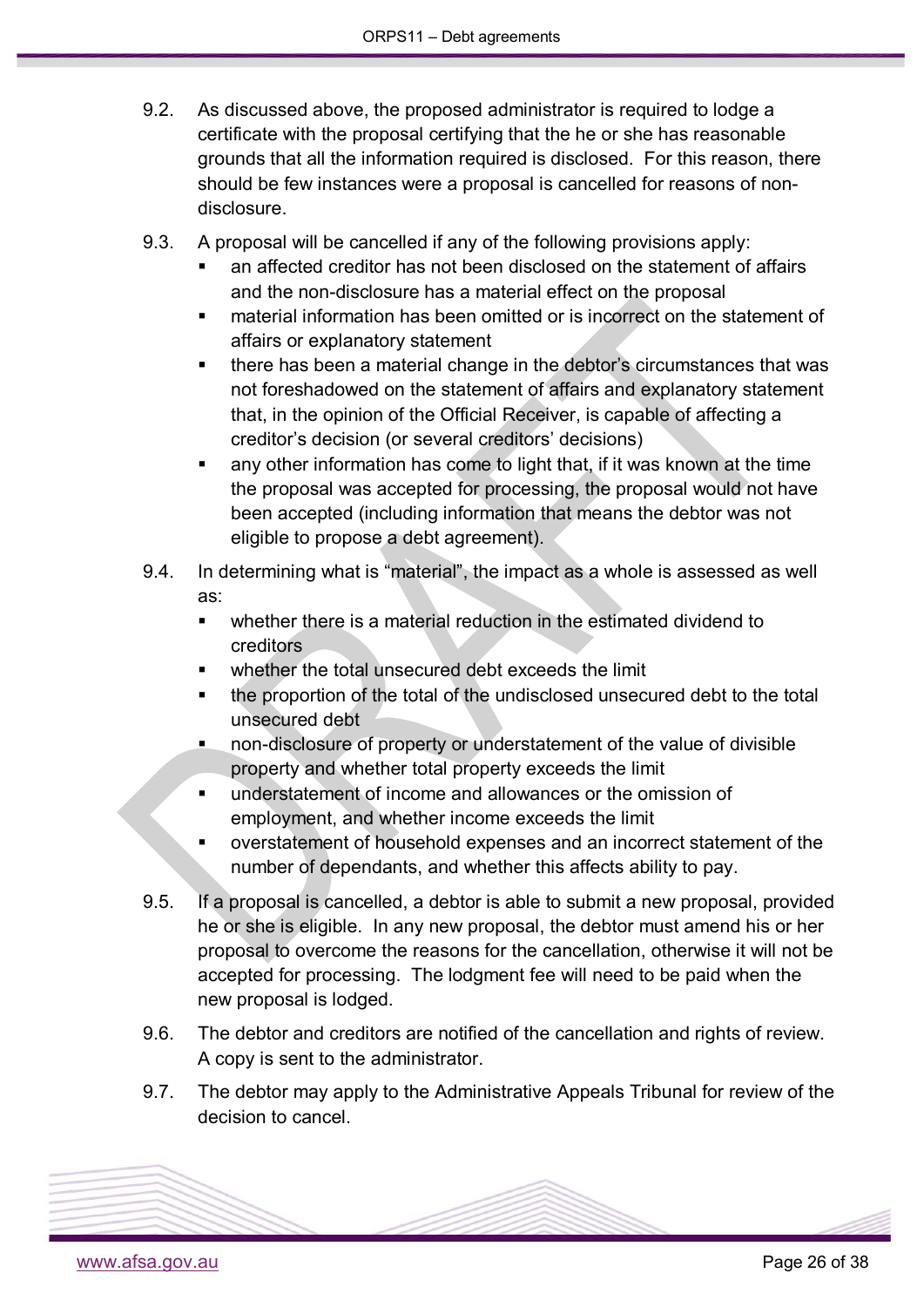## <span id="page-26-0"></span>**10. COMPLETION OF A DEBT AGREEMENT**

- 10.1. A debt agreement is completed when all obligations under the agreement have been satisfied, including the debtor having made all payments under the debt agreement and the administrator having distributed all funds.
- 10.2. For debt agreements resulting from proposals lodged on or after 1 July 2007, the debtor must complete his or her obligations to achieve a release from the provable debts owed to the creditors that are bound by the debt agreement.

### <span id="page-26-1"></span>**Statement of receipts and payments**

- 10.3. The administrator must provide the Official Receiver with a statement of receipts and payments showing the total amount paid by the debtor, any sales of property, total fee and expense payments and total dividends to creditors. The statement of receipts and payments is checked against the original or varied agreement to confirm that the debtor has paid all amounts due under the agreement, property offered has been sold and accounted for and/or that the debtor has otherwise completed all obligations under the agreement.
- 10.4. If the amount recorded as being received in the statement of receipts and payments is less than the amount payable under the agreement or varied agreement, completion cannot be recorded.
- 10.5. Compliance telephone calls may be made to creditors where there are doubts about whether they have received their dividends.

### <span id="page-26-2"></span>**Recording completion of the agreement**

- 10.6. The administrator must notify the Official Receiver on the notice of completion of debt agreement form within five working days of the debtor completing all payments and obligations under the debt agreement.
- 10.7. Completion of a debt agreement is only recorded on the NPII when the Official Receiver is satisfied with the evidence of completion.
- 10.8. When completion is has been verified and the NPII updated, the debtor and administrator will be notified.

### <span id="page-26-4"></span><span id="page-26-3"></span>**11. VARIATION AND TERMINATION**

#### **Proposal to vary a debt agreement**

- 11.1. A proposal to vary a debt agreement generally arises from a change in the debtor's circumstances, for example:
	- a change in income resulting in a reduction or increase in the amount he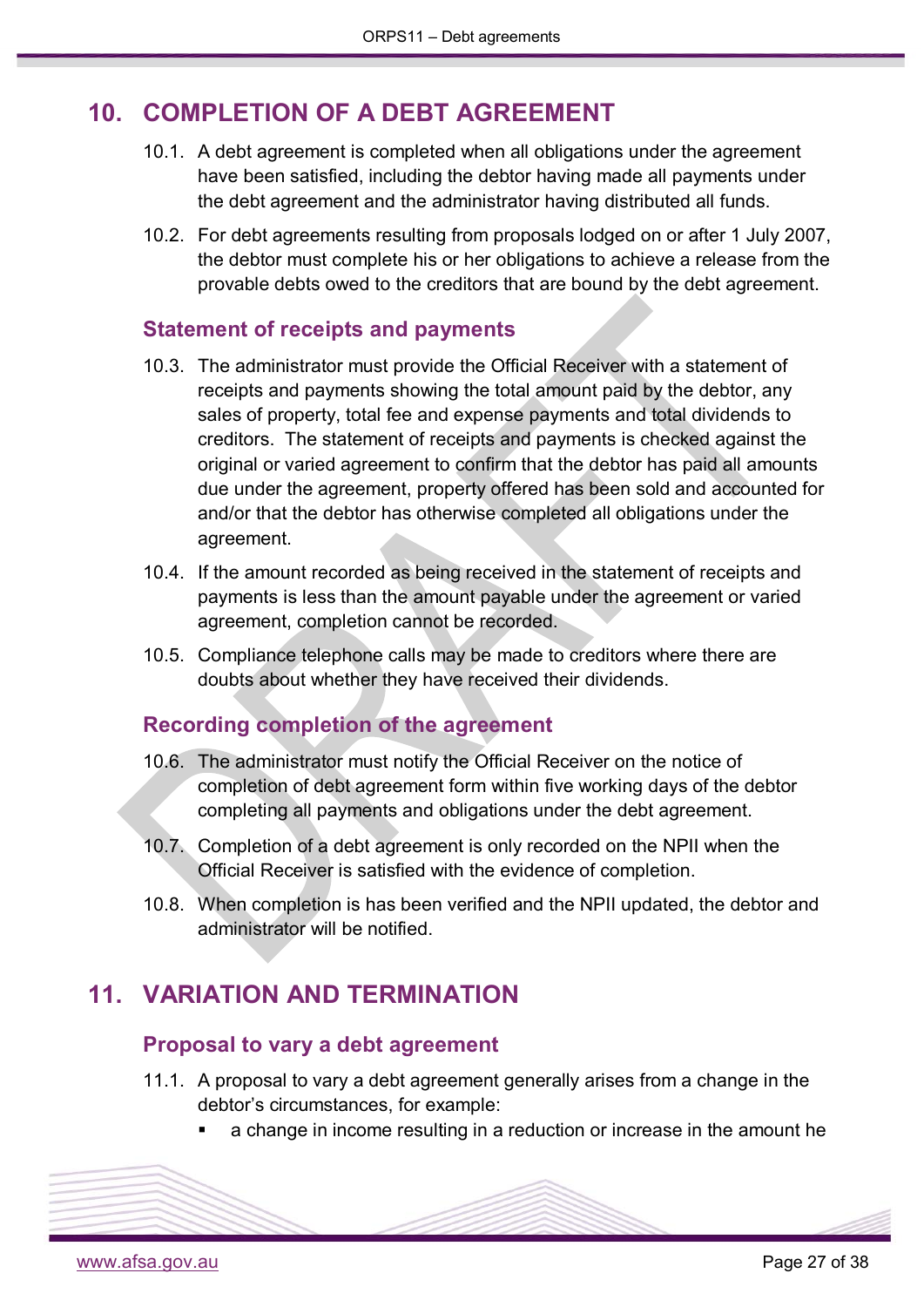or she can afford

- an increase in the number of dependants, such as an additional child
- the loss of a partner's income
- an increase in household expenses
- a loss on repossession of secured property during the debt agreement resulting in an increased value of provable debts
- an increase in income from a new job resulting in an ability to increase in payments
- support from a third party to assist with payments
- the ability of the debtor to offer a lump sum to complete the agreement.
- 11.2. Only a debtor or, in limited circumstances, an affected creditor may lodge a proposal to vary a debt agreement. An administrator may only lodge a proposal to vary if he or she is also an affected creditor.
- 11.3. From 27 June 2019, a variation proposal must be accompanied by a certificate signed by the administrator stating that the debtor is likely to be able to discharge the obligations created by the agreement (as proposed to the varied) as and when they fall due.
- 11.4. The proposal to vary, accompanying explanatory statement and certificate must be submitted electronically via [debt agreements online](https://www.afsa.gov.au/online-services/debt-agreements-online) or AFSA's [business-to-government channel.](https://www.afsa.gov.au/online-services/b2g-system-integration)
- 11.5. The difference between the original agreement, or a later variation (if applicable) and the variation being proposed must be sufficiently clear to ensure that creditors are well informed when they vote.
- 11.6. If the difference or the variation is unclear, a compliance telephone call is made to the debtor and/or administrator. If additional information or an explanation would clarify the position for creditors, the variation proposal will be returned to the submitting party to amend. Alternatively, the variation proposal may be rejected by creditors on the basis of there being a lack of clarity and/or it not being in the interests of creditors.
- 11.7. The Official Receiver will examine the explanatory statement accompanying the variation proposal to ensure that the changes to the debtor's circumstances are fully disclosed and are consistent with the proposal to vary the debtor's payments. The explanatory statement should include details of positive and negative changes to the debtor's circumstances. This ensures that, where there are multiple changes, these can all be considered by creditors. Where there is an inconsistency, a compliance telephone call is made to the debtor.

### <span id="page-27-0"></span>**Variation proposed by a creditor**

11.8. There are a limited number of instances where a creditor may propose a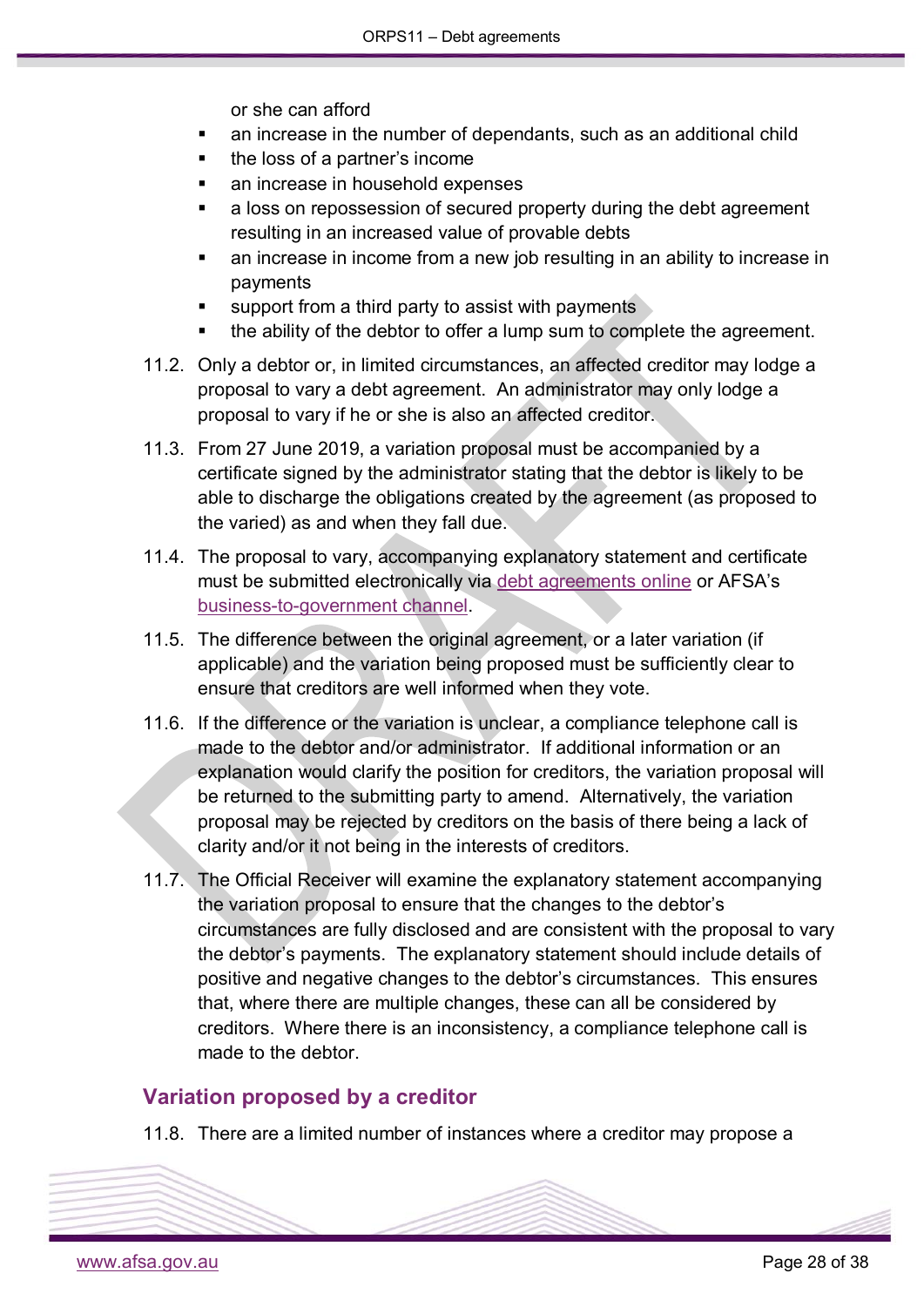variation that does not affect the payments and obligations of the debtor (for example, proposing to change the administrator – see [below\)](#page-28-0).

- 11.9. Where a creditor has proposed a variation relating to payments made by or actions undertaken by the debtor, it is not practical for this to be accepted for processing unless the creditor can establish that there has been negotiation with the debtor to ensure that the debtor will be able to complete the varied agreement. This means that a variation proposal that is lodged by a creditor relating to payment or action by the debtor without documented agreement by the debtor will not be accepted to send to creditors for voting.
- 11.10.Compliance telephone calls are made to the debtor and administrator to establish whether agreement has been obtained. A compliance telephone call is made to the creditor explaining the practicalities of proposing such a variation without agreement by the debtor. An alternative is for the creditor to persuade the debtor to lodge his or her own proposal.

### <span id="page-28-0"></span>**Variation to change the administrator**

11.11.A proposal to change the administrator must be accompanied by a consent to the appointment signed by the proposed administrator. The proposal will not be accepted unless the proposed administrator is a registered administrator or trustee.

#### <span id="page-28-1"></span>**Accepting a variation proposal for processing**

- 11.12. If a proposal to vary has already been rejected by creditors, a further proposal to vary in the same terms will not be accepted unless creditors have indicated that they will reconsider this variation. If a fresh proposal provides for a material benefit to creditors, it is sent for voting.
- 11.13. If completion of the debt agreement occurs before the proposal to vary voting deadline, the debt agreement is completed.
- 11.14. If a six-month arrears default occurs before the voting deadline date for the proposal to vary, the debt agreement is terminated.
- 11.15.Proposals to vary a debt agreement cannot have the effect of extending the timeframe for making payments under the agreement beyond **three years** from the original agreement date, or **five years** in the following circumstances:
	- If the debtor was exempt from the three year limit at the original proposal time because they had an interest in their principal place of residence, they are still exempt from this when proposing to vary their debt agreement. The agreement may therefore last up to **five years** from the original agreement date.
	- The debtor may seek to extend the length of their agreement to up to **five**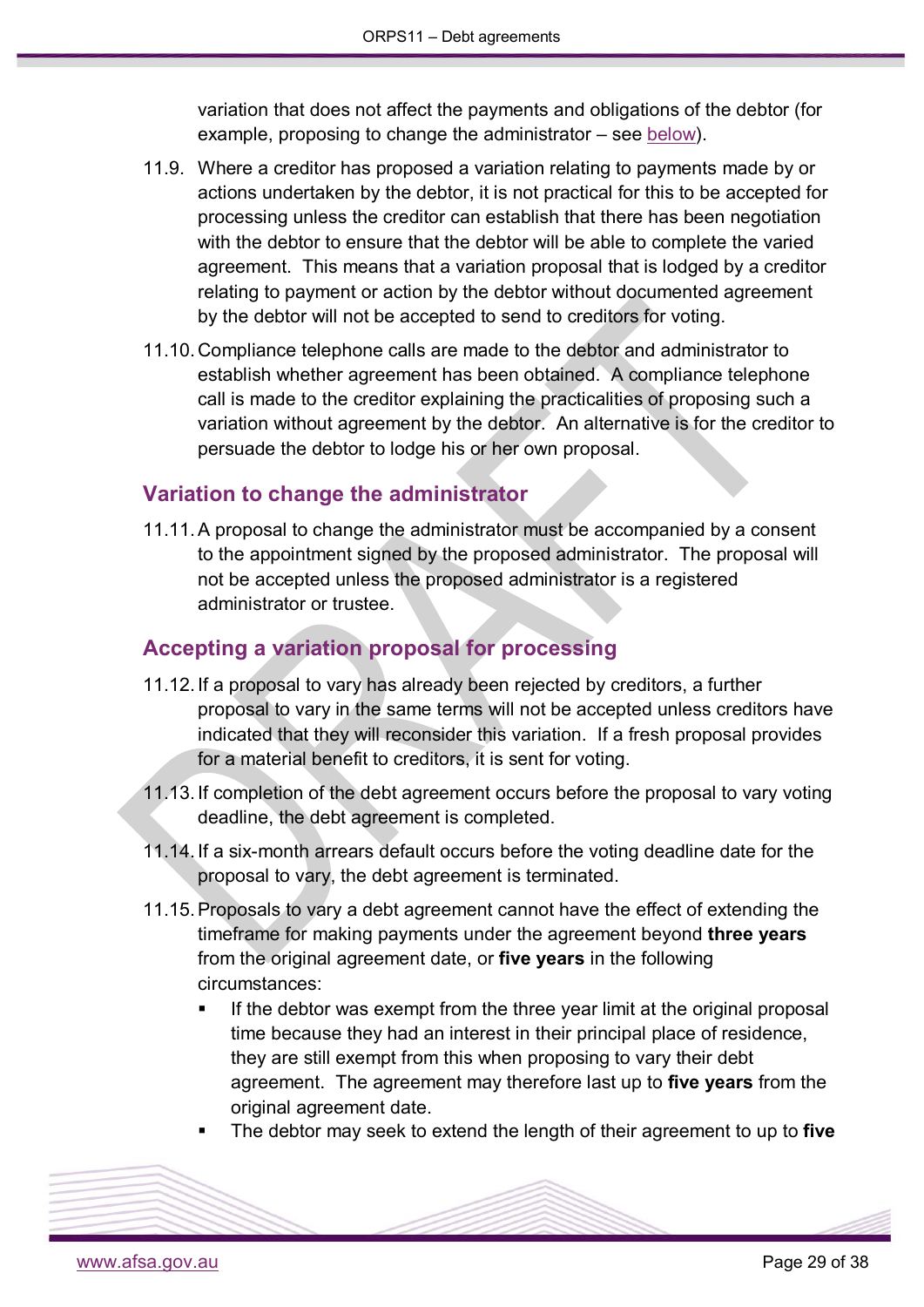**years** from the original agreement date if they have suffered a substantial change in circumstances after the debt agreement was made, that was unforeseen at the time, and makes them unlikely to be able to discharge their obligations. The debtor is required to provide details of the change in circumstances in their proposal to vary the agreement. The administrator is required to certify that the debtor meets the conditions to extend the length of their agreement for this reason. The DAA has a duty to correctly certify this, and breaching this could result in the administrator's deregistration. A variation cannot seek to extend the length of the debt agreement and also increase the total payment amount to be made by the debtor.

- 11.16. It is not a valid reason to extend the length of the debt agreement if the debtor simply finds the debt agreement payments to be unaffordable without any change to his or her circumstances (i.e. where the agreement was unaffordable to begin with).
- 11.17.The payment to income ratio applies to variation proposals, for debt agreements where the original proposal was given to the Official Receiver on or after 27 June 2019. The payment to income ratio prevents a debtor from giving the Official Receiver a proposal to vary a debt agreement if the total proposed payments under the varied agreement (over the life of the agreement) exceed the debtor's yearly after-tax income (at the original proposal time) by a prescribed percentage. The formula used to determine this also incorporates a "low income debtor amount". The prescribed percentage and low income debtor amount are set by the Minister by way of legislative instruments. If the debtor was exempt from complying with the payment to income ratio at the original proposal time, they are exempt from complying with it when lodging a proposal to vary their agreement.
- 11.18.The Official Receiver may reject a proposal to vary a debt agreement if the Official Receiver reasonably believes that the agreement as proposed to be varied would cause undue hardship to the debtor. This is applicable only to proposals to vary agreements where the original debt agreement proposal was given to the Official Receiver on or after 27 June 2019. For considerations regarding the Official Receiver's power to reject a proposal to vary for this reason, see [above.](#page-15-1)

#### **EXAMPLE 6**

Edwin lodged a debt agreement proposal one year ago, in which he undertook to pay \$500 per week to his creditors. He later lost his job and submitted a variation, offering creditors \$75 per week from his newstart allowance. With reference to the [maximum basic rates of pension,](http://guides.dss.gov.au/guide-social-security-law/5/2/2/10#2) it would be difficult to conclude that the \$75 per week offered by Edwin in his varied agreement would

[www.afsa.gov.au](http://www.afsa.gov.au/) Page 30 of 38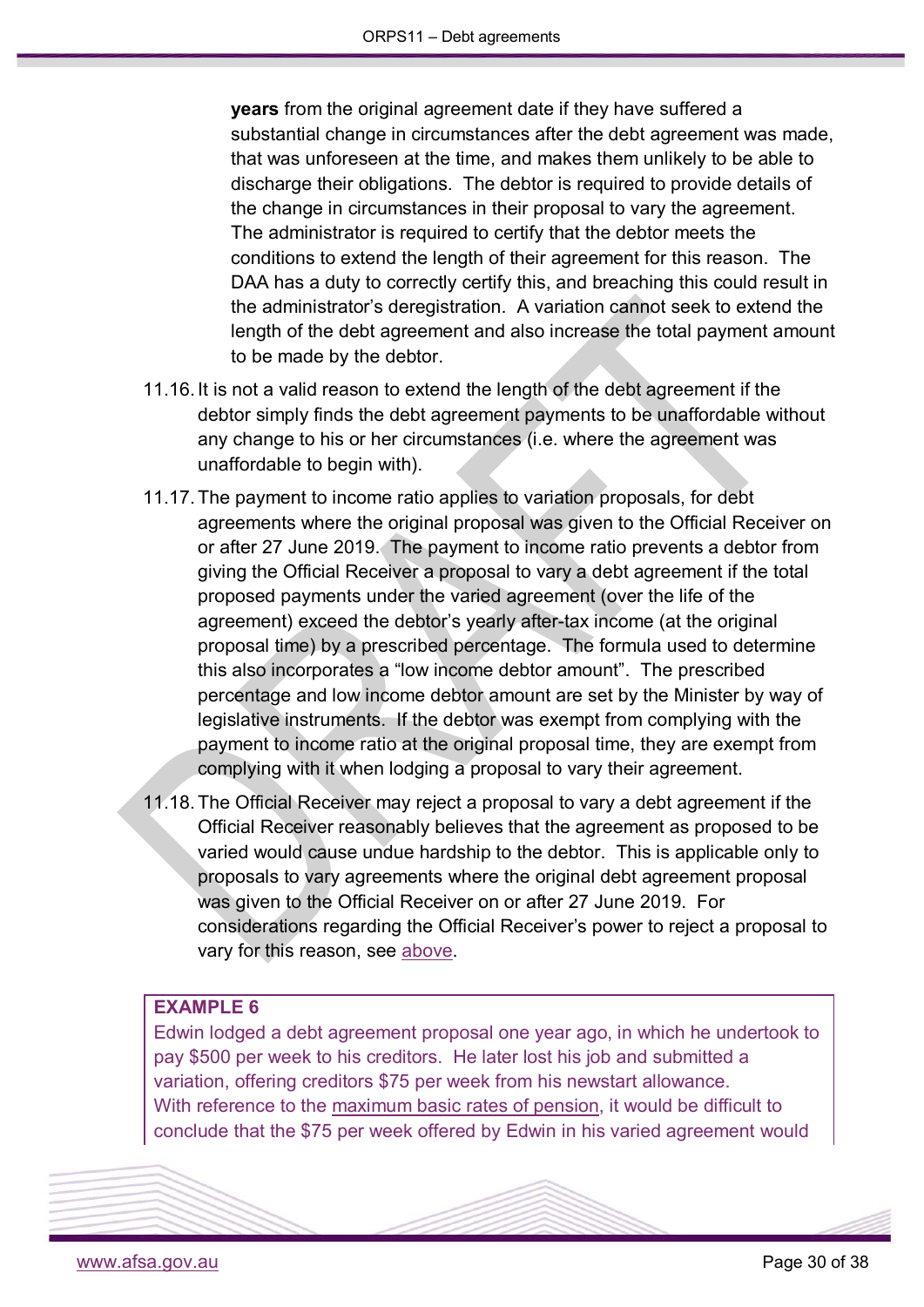not have a significant impact on his ability to meet his other non-discretionary expenses.

11.19.The Official Receiver may reject a proposal to vary a debt agreement if the Official Receiver thinks the creditors' interests would be better served by not accepting the variation proposal for processing. This is applicable only to proposals to vary agreements where the original debt agreement proposal was given to the Official Receiver on or after 27 June 2019. In exercising this discretion, the Official Receiver is not making a decision about whether the proposal to vary the agreement would be in the interests of creditors; rather, the discretion merely ensures that creditors are able to vote on an informed basis. The Official Receiver may exercise this discretion if insufficient or incomplete information has been provided to support extending the length of the debt agreement.

### <span id="page-30-0"></span>**Review of a decision to not accept a variation proposal for processing**

11.20.The debtor may apply to the Administrative Appeals Tribunal for a review of the Official Receiver's decision to not accept a variation proposal for processing.

### <span id="page-30-1"></span>**Voting period**

11.21.The voting deadline date is 35 days after the date on which the Official Receiver accepted the variation proposal to send to creditors for voting or 42 days in December.

### <span id="page-30-2"></span>**Proposal to terminate a debt agreement**

- 11.22.A debtor or creditor may propose termination of a debt agreement. The following are examples of the types of situations that may prompt a proposal to terminate:
	- the failure of the debtor to start or maintain payments with little likelihood of completing the debt agreement
	- a change to the debtor's circumstances where he or she can no longer afford payments and a variation to reduce payments is not feasible
	- material non-disclosure of employment or income that would have affected the creditors' original decision to support a debt agreement
	- a material reduction in the estimated dividend to creditors because of significant undisclosed debt
	- a material omission of divisible property that would have affected the creditors' original decision to accept the debt agreement.

11.23.Only a debtor or a creditor who is a party to the debt agreement may lodge a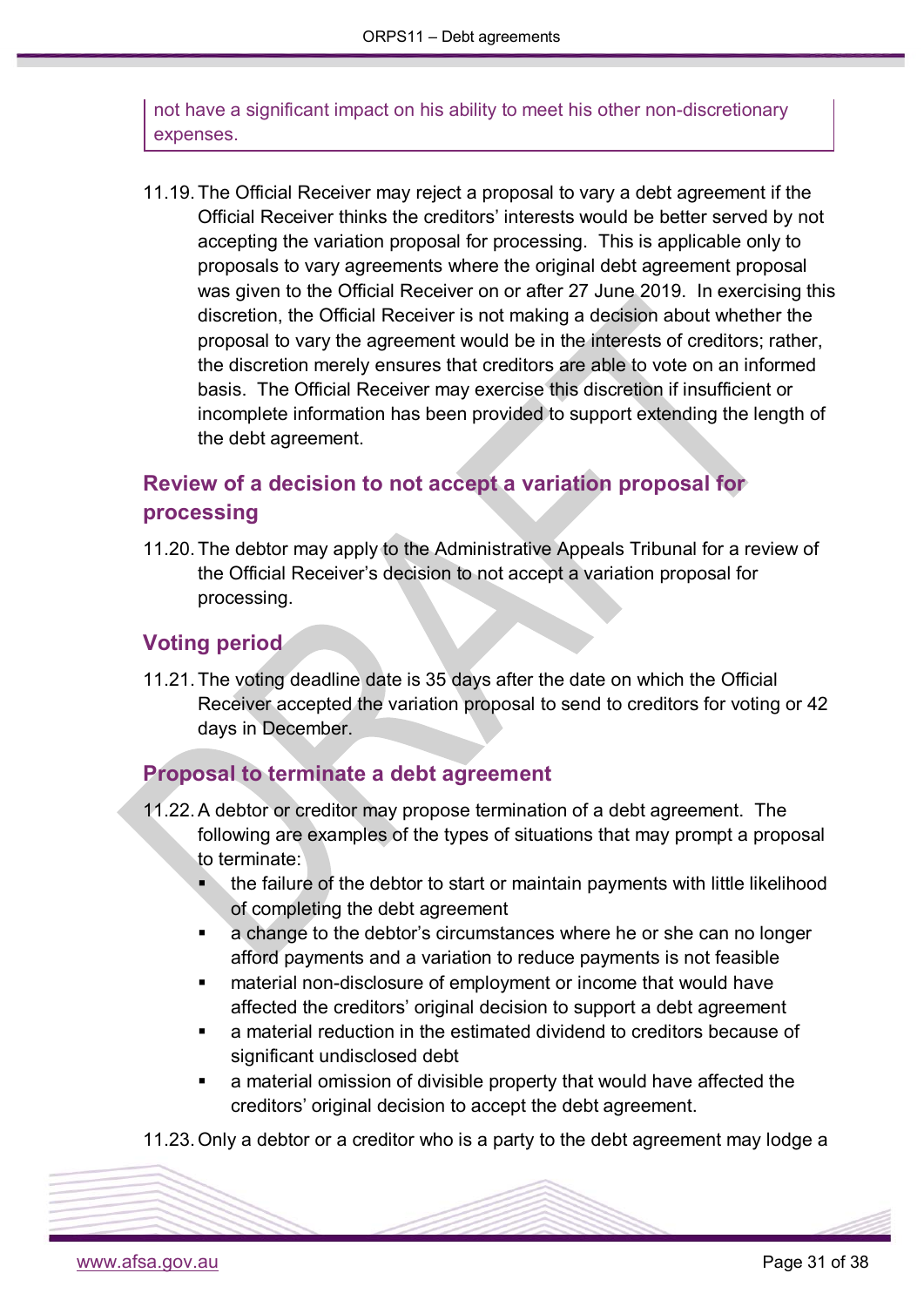proposal to terminate a debt agreement. An administrator may only lodge a proposal to terminate when he or she is an affected creditor.

- 11.24.The proposal to terminate and accompanying explanatory statement must be submitted electronically via [debt agreements online](https://www.afsa.gov.au/online-services/debt-agreements-online) or AFSA's [business-to](https://www.afsa.gov.au/online-services/b2g-system-integration)[government channel.](https://www.afsa.gov.au/online-services/b2g-system-integration)
- 11.25.While the reasons for proposing termination are not prescribed, a proposal to terminate would generally only be appropriate where the debtor has failed to perform the terms of the debt agreement or failed to disclose material information that affected the creditors' original vote.
- 11.26.A creditor lodging a proposal to terminate must obtain and lodge with the proposal a status report from the administrator of the debt agreement showing whether the payments are up to date, the amount of arrears and the likelihood of the debtor continuing payments to complete the debt agreement.
- 11.27.A proposal to terminate without a current status report will not be sent for a vote until the creditors can be given an up-to-date report on the agreement.
- 11.28.The practice of obtaining a status report with a proposal to terminate is aimed at ensuring that agreements that are up to date are not terminated. Creditors must be kept informed by the administrator if an agreement is in arrears and should communicate with the administrator to ensure they are adequately informed before considering a termination.
- 11.29. If a proposal to terminate is lodged by a creditor when payments by the debtor are up to date and no other reason is provided for the proposal on the form, it will not be processed. A reason(s) must be provided in the explanatory statement section of the form, such as non-disclosure of income, debts or property that materially affect the dividend rate to creditors. Creditors not having received dividends from the debt agreement may not be a valid reason because payment of a dividend is the responsibility of the administrator. Where there is no valid reason provided, a compliance telephone call is made to the debtor, administrator or creditor to clarify the reason prompting the proposal to enable the Official Receiver to report to creditors. If additional information would clarify the position for creditors, the proposal will be returned to the submitting party to amend.
- 11.30. If a debtor lodges a proposal to terminate, he or she must be adequately informed of the consequences of termination because the debtor is ineligible to propose another debt agreement for 10 years.
- 11.31.The debtor may propose a termination to be released from the debt agreement to enable him or her to lodge a debtor's petition to become bankrupt.
- 11.32. If the proposal to terminate is received from a creditor who is not disclosed in

[www.afsa.gov.au](http://www.afsa.gov.au/) Page 32 of 38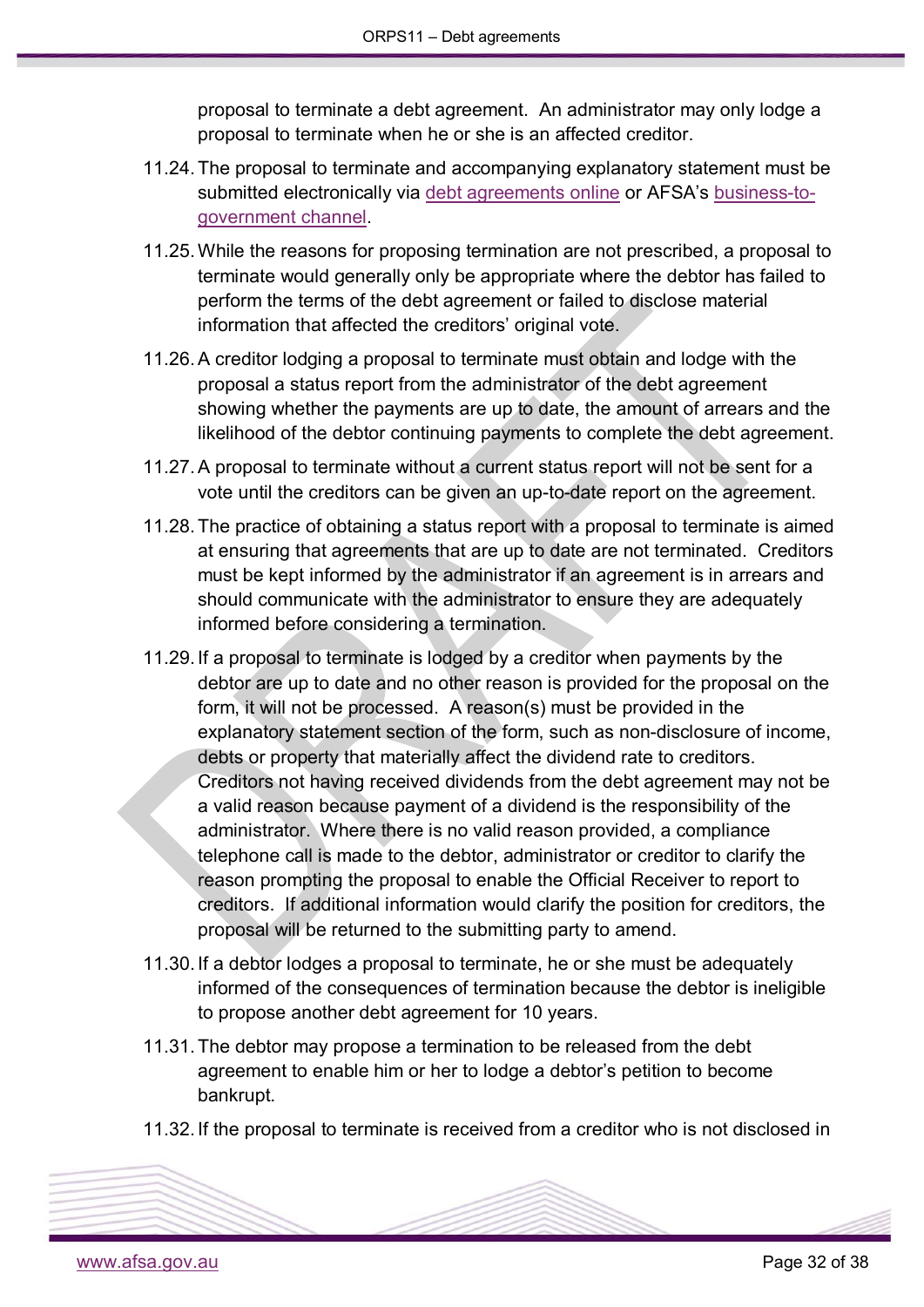the proposal, the creditor should provide both a status report from the administrator and evidence to establish that the creditor is a party to the debt agreement.

- 11.33. If a proposal to terminate has already been rejected by creditors, a further proposal to terminate is not accepted unless creditors have indicated they will reconsider a termination or there has been a significant change in the debtor's circumstances.
- 11.34. If completion of the debt agreement occurs before the deadline date for the proposal to terminate, the debt agreement is completed.
- 11.35. If a six-month arrears default occurs before the deadline date for the proposal to terminate, the debt agreement is terminated on that basis.

### <span id="page-32-0"></span>**Voting period**

11.36.The voting period is 14 days, except in December when it is 21 days.

### <span id="page-32-1"></span>**If creditors vote to terminate**

11.37. If a debt agreement has been terminated, the debt agreement will be recorded on the NPII as terminated and cannot be recorded as completed. This is the case regardless of whether there is an informal arrangement with the debtor to continue making payments.

### <span id="page-32-2"></span>**Withdrawing a proposal to vary or terminate**

- 11.38.A debtor or creditor may withdraw a proposal to vary or a proposal to terminate prior to the deadline date.
- 11.39.The Official Receiver has the discretion to withdraw a proposal to vary or terminate if there are material reasons for doing so.
- 11.40.The Official Receiver may withdraw a proposal to vary or terminate upon becoming aware that the explanatory statement was deficient because:
	- it omitted material information or was incorrect in a material particular, and/or
	- a material change in circumstances that was not foreshadowed is capable of affecting a creditor's decision whether to accept or not to accept the proposal.
- 11.41.The Official Receiver must give the debtor and all parties to the debt agreement notice of any withdrawal of a proposal.
- 11.42. If the Official Receiver decides to withdraw a proposal to vary or terminate, the debtor or an affected creditor may apply to the Administrative Appeals Tribunal for a review of the decision.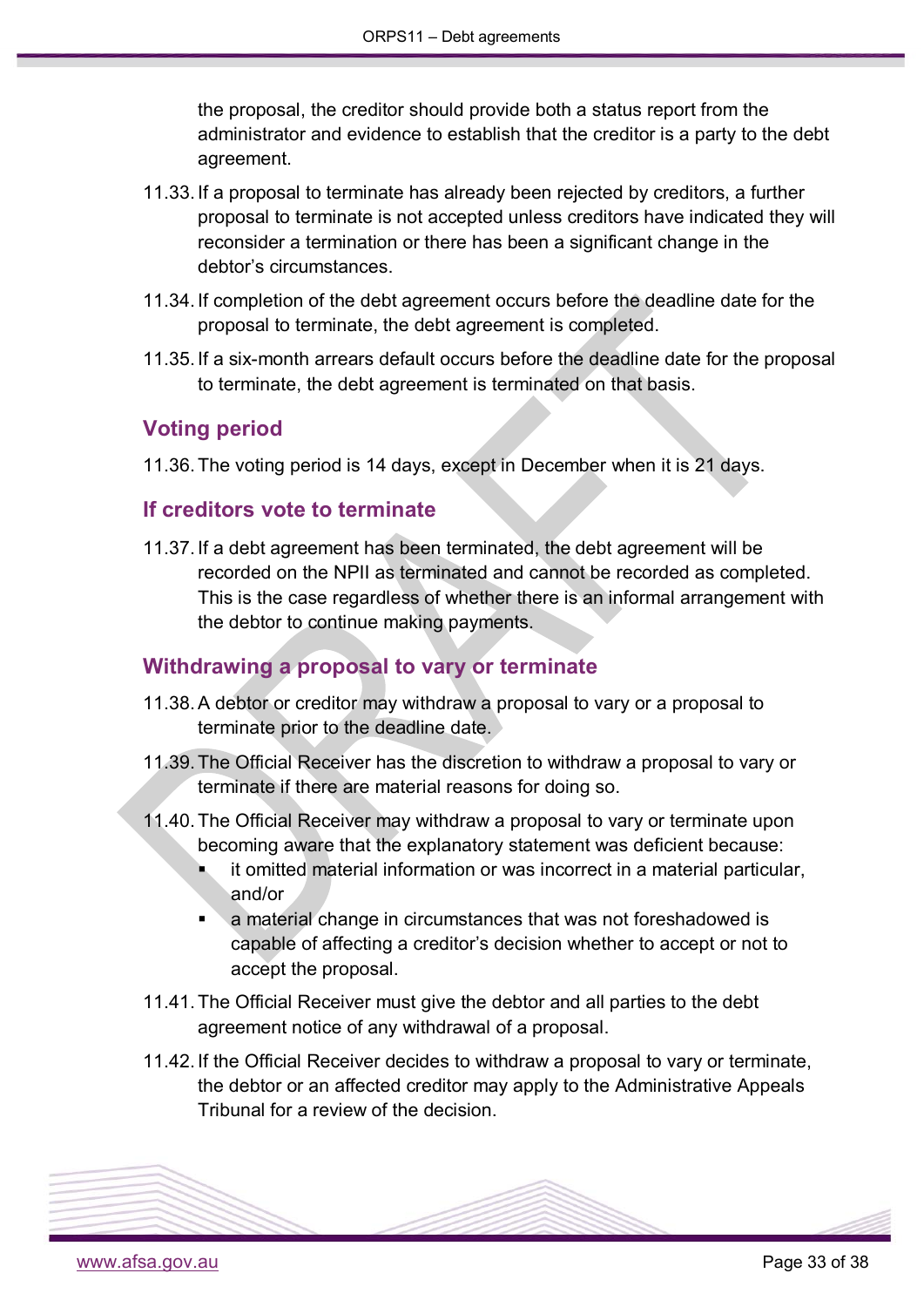### <span id="page-33-0"></span>**Six-month arrears default termination of a debt agreement**

11.43.Six-month arrears default occurs when:

- a debtor does not make any payment for six months after the date a payment is due
- a debtor has not completed all payments and obligations within six months after the completion date of the agreement.
- 11.44.A six-month arrears default terminates a debt agreement and compliance checks are made to ensure that the debt agreement is validly terminated before it is recorded on the National Personal Insolvency Index.
- 11.45.A debt agreement administrator must notify the Official Receiver on the approved form within 10 working days if there has been a six-month arrears default by the debtor.
- 11.46.An administrator must provide the completed form to Official Receiver with evidence of the six-month arrears default including:
	- details of amounts and dates due in relation to the payments by the debtor under the debt agreement
	- a list of payments by the debtor showing the amount of arrears and the date of the last payment by the debtor
	- the date of completion on the original or varied agreement.
- 11.47.This information is checked to confirm that a six-month arrears default has occurred. Where the Official Receiver is satisfied that this has occurred, the termination will be recorded on the NPII.
- 11.48. In determining a six-month arrears default, there is no discretion where evidence proves that a default has occurred. Termination occurs and the NPII must be updated.
- 11.49. If there is doubt or a dispute about whether default has occurred, a compliance telephone call is made to the debtor and/or administrator to verify it.
- 11.50.An agreement is terminated when the six-month arrears default is entered on the NPII.
- 11.51.The debtor and creditors are notified of the termination by the Official Receiver with a copy to the administrator.

# <span id="page-33-1"></span>**12. REPLACING A DEBT AGREEMENT ADMINISTRATOR**

12.1. The Official Trustee in Bankruptcy becomes the administrator of a debt agreement where there is a vacancy in the office of administrator for one of a number of reasons.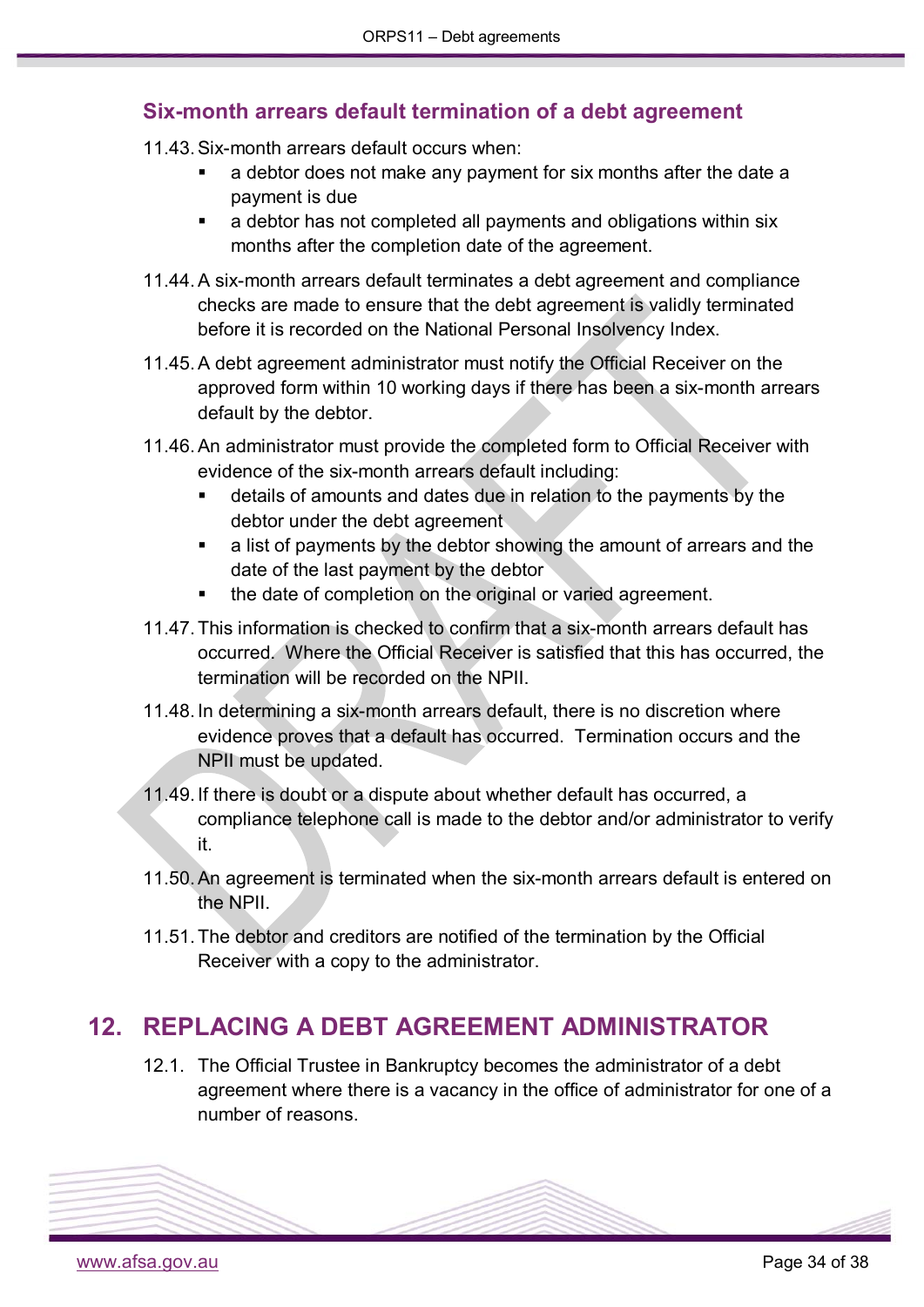- 12.2. The Official Receiver may appoint another person to be the administrator of the debt agreement in place of the Official Trustee.
- 12.3. The creditors or the debtor may propose the appointment of another person as administrator through a proposal to vary the debt agreement.
- 12.4. If a debt agreement administrator dies, the administrator of the estate of the deceased person must notify the Official Receiver as soon as practicable. If AFSA's Regulation division is notified of the death, the Official Receiver is informed immediately.
- 12.5. Once evidence of death (e.g. a copy of the death certificate) is received, the Official Receiver will update the NPII to show that the Official Trustee is the administrator.
- 12.6. When the Official Receiver is notified that there is a vacancy in the office of an administrator for any reason, the debtor and creditors will be notified that the Official Trustee is the replacement administrator until further notice. If the Official Receiver intends to appoint another person as administrator, the debtor and creditors are notified.
- 12.7. If the debt agreement has not already been varied to appoint a new administrator, the Official Receiver may appoint another person to be administrator in place of the Official Trustee.
- 12.8. In considering whether to appoint an administrator in place of the Official Trustee, the Official Receiver will take into account:
	- the reasons for the administrator ceasing registration, becoming ineligible or being removed
	- the state of the affairs of the administrations handled by the administrator, including whether a reconciliation or reconstruction of accounts is necessary
	- the views expressed by any major creditors and individual debtors.
- 12.9. When notified of the Official Trustee becoming the replacement administrator, the creditors and the debtor may lodge a proposal to vary the agreement by appointing another person and the creditors would be given the opportunity to vote.

# <span id="page-34-0"></span>**13. THE NATIONAL PERSONAL INSOLVENCY INDEX**

- 13.1. The National Personal Insolvency Index ("NPII") is a publicly available and permanent electronic record of all personal insolvency proceedings in Australia.
- 13.2. When a debtor gives a debt agreement proposal to the Official Receiver and this is accepted for processing, a NPII record will be created. The record lists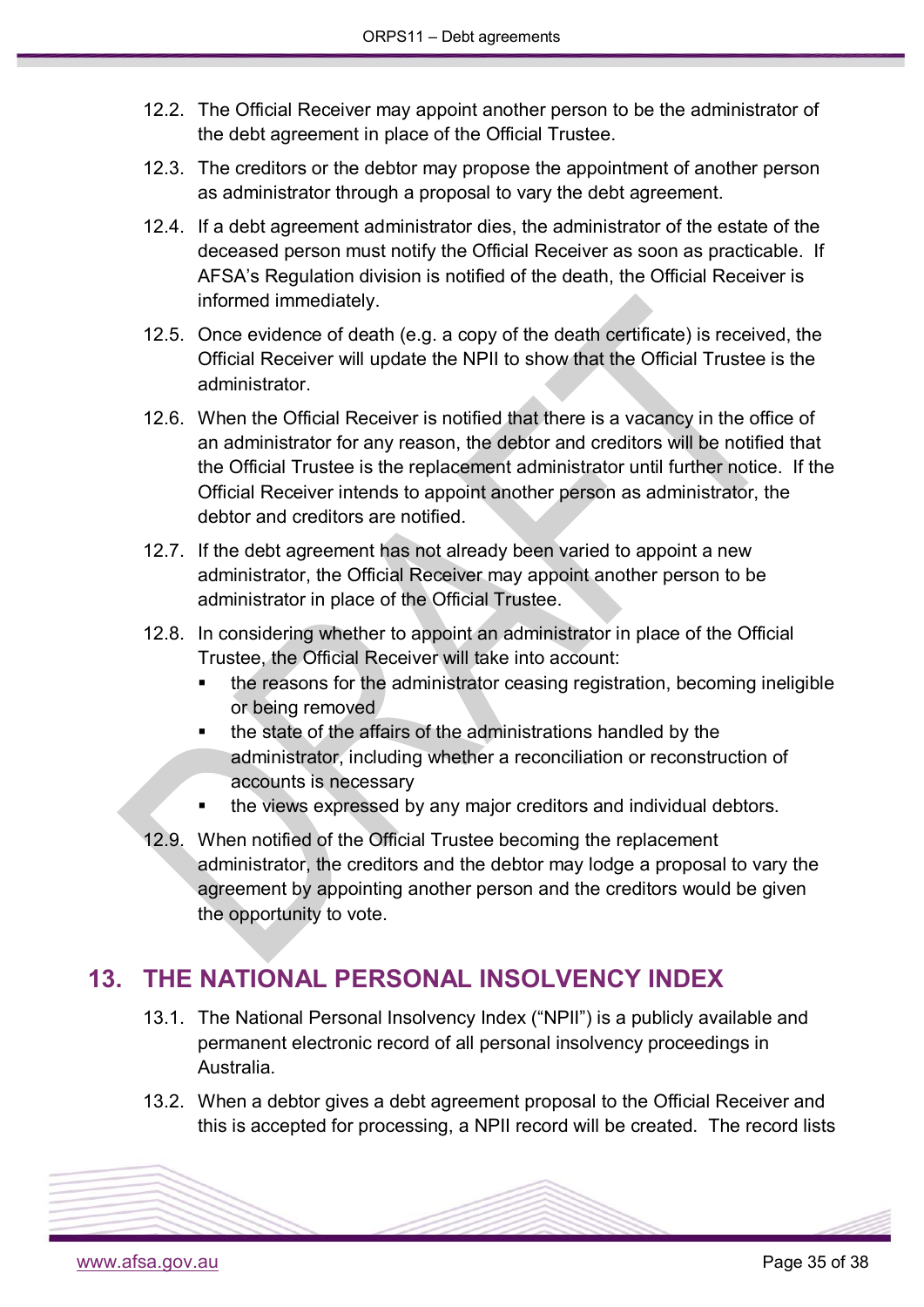the debtor's name, any aliases, date of birth, address at date of lodgment of the proposal and occupation. The date the proposal was given and the type of insolvency proceeding is also recorded.

- 13.3. The debt agreement proposal recorded on the NPII will be updated to reflect the voting outcome (i.e. the making of the debt agreement or the rejection of the proposal by creditors). Alternatively, if the proposal is withdrawn, the NPII will be updated with this information.
- 13.4. Where a debt agreement is made, the particulars of the debt agreement administrator are recorded on the NPII. If the debt agreement administrator changes, the new administrator's name and contact details and date of appointment are recorded.
- 13.5. When a debt agreement is completed, cancelled or terminated, the status is updated on the NPII.
- 13.6. Bankruptcy Regulations 13.05A and 13.05B provide for the Official Receiver removing records regarding debt agreement proposals and debt agreements from the NPII within certain time periods.
- 13.7. More information about the NPII is contained on the AFSA [website](https://www.afsa.gov.au/online-services/bankruptcy-register-search/what-npii) and in [Official Receiver Practice Statement 8 –](https://www.afsa.gov.au/sites/g/files/net1601/f/orps8.pdf) The National Personal Insolvency [Index.](https://www.afsa.gov.au/sites/g/files/net1601/f/orps8.pdf)

# <span id="page-35-0"></span>**14. CREDIT REPORTING INFORMATION**

14.1. The *[Privacy Act 1988](https://www.legislation.gov.au/Series/C2004A03712)* provides for the retention of personal insolvency information on individuals' credit reports for the following periods:

| a debt agreement that ends under<br>section 185N of the Bankruptcy Act<br>(s185N of the Bankruptcy Act relates to<br>the completion of a DA by making all<br>payments) | the period of 5 years that starts on the<br>(a)<br>day on which the agreement is made, or<br>the period that ends on the day on which<br>(b)<br>the agreement ends                                                                                                                                                |
|------------------------------------------------------------------------------------------------------------------------------------------------------------------------|-------------------------------------------------------------------------------------------------------------------------------------------------------------------------------------------------------------------------------------------------------------------------------------------------------------------|
| a debt agreement that does not end by<br>all payments having been made                                                                                                 | the period of 5 years that starts on the<br>(a)<br>day on which the agreement is made, or<br>the period of 2 years that starts on the<br>(b)<br>day:<br>the agreement is terminated under<br>(i)<br>the Bankruptcy Act, or<br>(ii) an order declaring that all the<br>agreement is void is made under that<br>Act |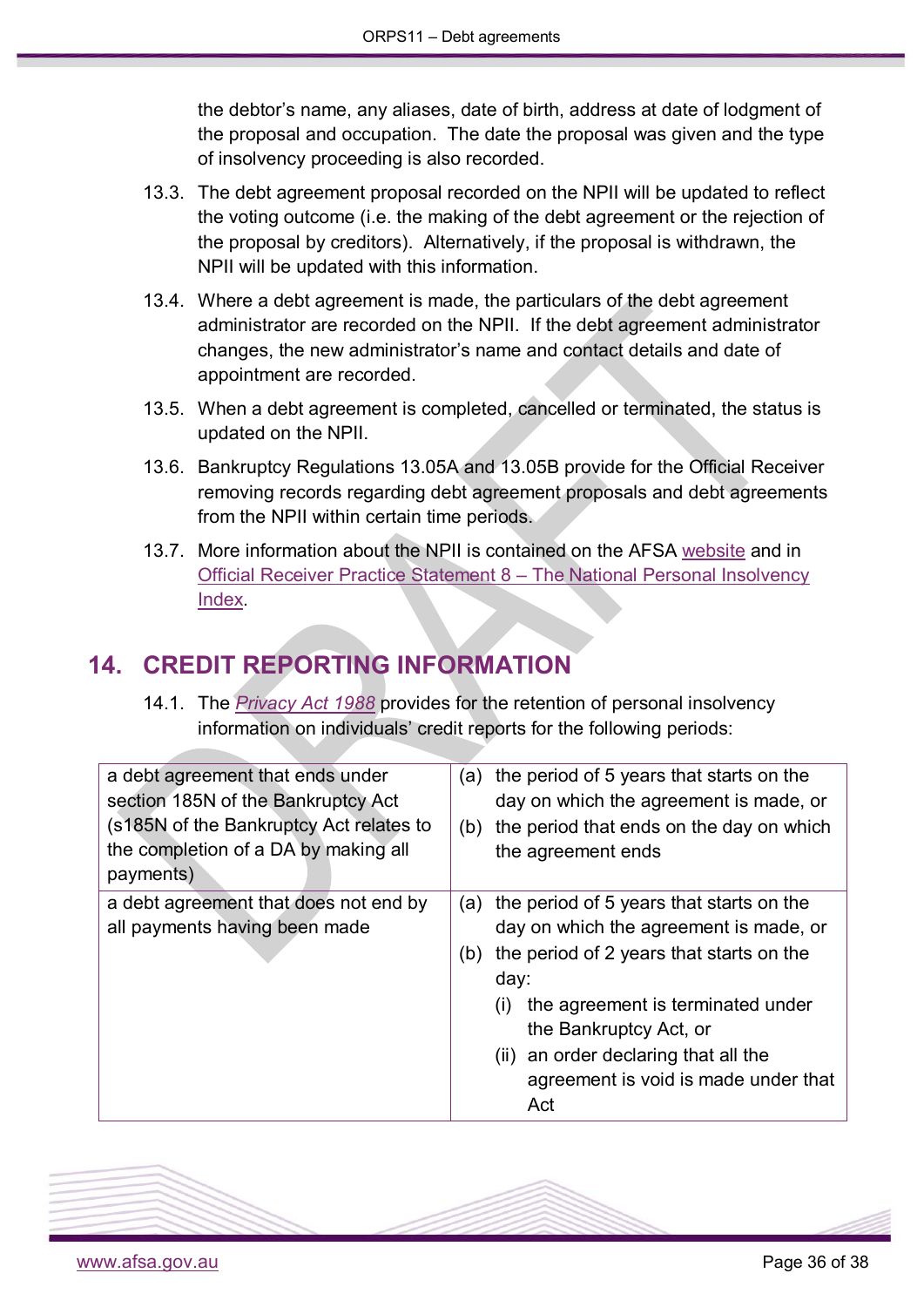| a debt agreement proposal that: | the day that the:                             |
|---------------------------------|-----------------------------------------------|
| (a) is withdrawn                | proposal is withdrawn<br>(a)                  |
| (b) is not accepted             | proposal is not accepted under section<br>(b) |
| (c) is cancelled                | 185EC of the Bankruptcy Act (i.e.             |
| lapses<br>(d)                   | creditors vote to reject it)                  |
|                                 | acceptance of the proposal for<br>(C)         |
|                                 | processing is cancelled under section         |
|                                 | 185ED of the Bankruptcy Act (s185ED           |
|                                 | relates to Official Receiver cancellation)    |
|                                 | the proposal lapses under section 185G<br>(d) |
|                                 | of that Act (i.e. no creditors vote or the    |
|                                 | debtor dies)                                  |

14.2. Credit reporting is not regulated by the Official Receiver or AFSA and any questions or concerns should be directed to the relevant credit reporting body or the [Office of the Australian Information Commissioner.](https://www.oaic.gov.au/about-us/contact-us)

## <span id="page-36-1"></span><span id="page-36-0"></span>**15. RESOURCES**

### **Official Receiver Practice Statement**

ORPS8 – [The National Personal Insolvency Index](https://www.afsa.gov.au/sites/default/files/orps8.pdf)

### <span id="page-36-2"></span>**Official Trustee Practice Statement**

 OTPS8 – [Treatment of debts in bankruptcy.](https://www.afsa.gov.au/sites/g/files/net1601/f/otps8.pdf) Although OTPS8 explains how debts are treated in bankruptcy, the same provisions of legislation apply in relation to the treatment of debts in debt agreements.

### <span id="page-36-3"></span>**Inspector-General Practice Directions**

Practice directions assist regulated entities by explaining how the law should be interpreted, giving guidance on specific insolvency practice.

- [Inspector-General Practice Direction 1](https://www.afsa.gov.au/node/10011) Independence of personal insolvency [practitioners](https://www.afsa.gov.au/node/10011)
- [Inspector-General Practice Direction 2](https://www.afsa.gov.au/node/3316) Collection of realisations and interest [charges](https://www.afsa.gov.au/node/3316)
- [Inspector-General Practice Direction 3](https://www.afsa.gov.au/node/3321) What constitutes an expense [recoverable in a debt agreement by an administrator](https://www.afsa.gov.au/node/3321)
- [Inspector-General Practice Direction 10](https://www.afsa.gov.au/node/3331) Treatment of secured creditors in a [Part IX debt agreement](https://www.afsa.gov.au/node/3331)
- [Inspector-General Practice Direction 13](https://www.afsa.gov.au/about-us/practices/inspector-general-practice-directions/inspector-general-practice-direction-13) Debt agreement administrators' [guidelines to certification requirements](https://www.afsa.gov.au/about-us/practices/inspector-general-practice-directions/inspector-general-practice-direction-13)